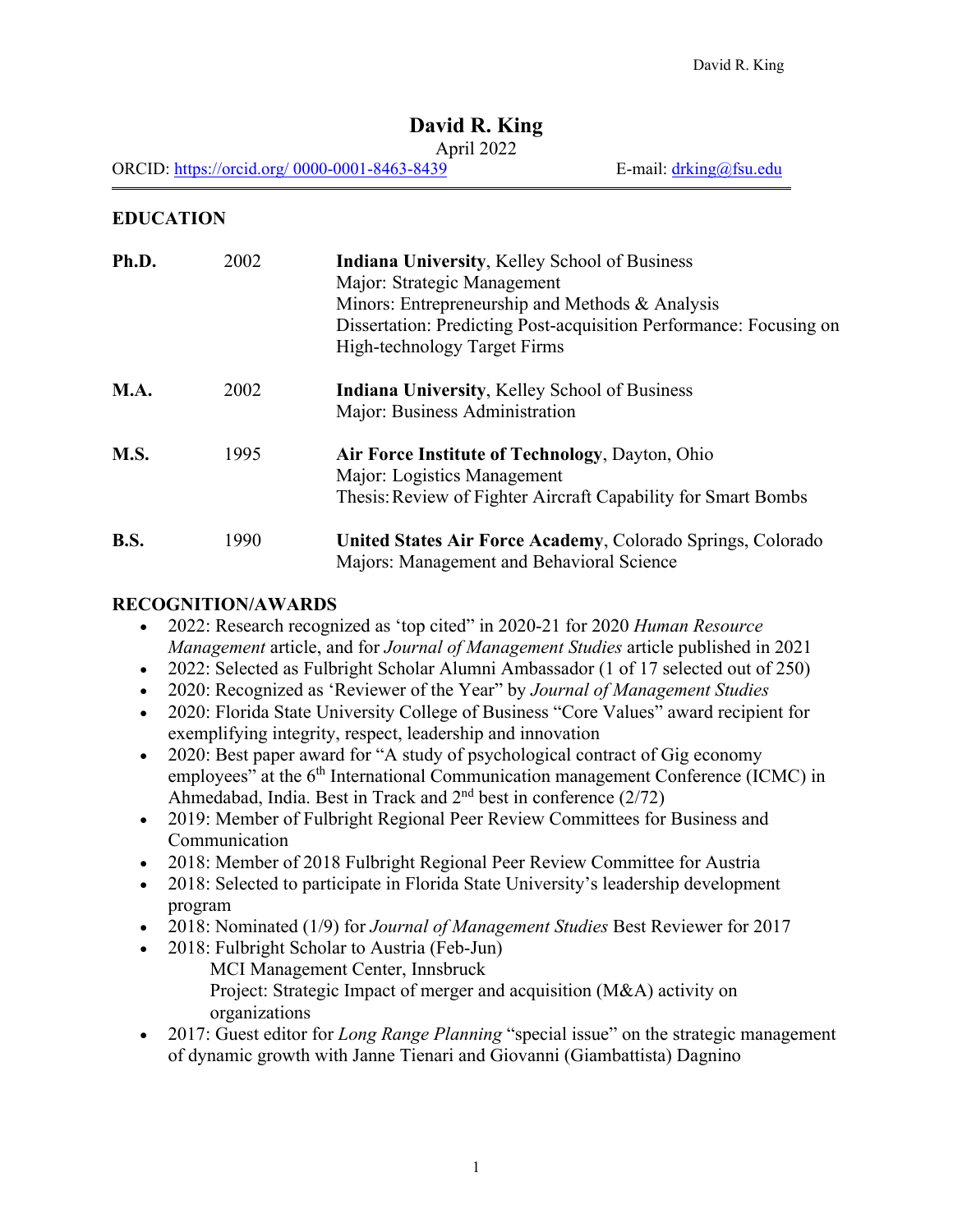- 2017: Ranked in "Top 25" most prominent M&A scholars<sup>1</sup>
- 2017: Conference Co-Chair for Midwest Strategy Meeting, Iowa State University, 8-9 June 2017.
- 2016: "Best Paper" at European Academy of Management (EURAM) Corporate Strategy track for: Bauer, F., King, D., Schriber, S., Matzler, K. 2016. Acquisition Characteristics, Integration Choices, and Performance: A Process Perspective. EURAM, Paris, 31 May- 4 June.
- 2015: Outstanding reviewer for *Canadian Journal of Administrative Science*
- 2015: Emerald Outstanding Author Contribution Award for: King, DR. 2014. The influence of complementary resources on firm boundary decisions. In *Advances in Mergers and Acquisitions*, Volume 13. Finkelstein, S., and Cooper, C. (eds). Emerald Publishing: Bingley, UK, pp. 25-42.
- $\bullet$  2014: Best paper finalist (1/5) for practice implications for paper examining competitive dynamics by the Strategic Management Society conference, Madrid, Spain, September  $20-23.<sup>2</sup>$
- 2013: Best paper award for "The mediation effects of entrepreneurship orientation and R&D Investment: A resource-based view" at the International Conference on Operations & Supply Chain Management (ICOSCM 2013), Shanghai, China, June 22-25
- 2012: AOM best paper proceedings (Top 10%) for "Managing cultural distance: Effects of technological overlap in cross-border acquisitions" and nominated for Carolyn Dexter award for best international paper by the Business Policy and Strategy (BPS) division of the Academy of Management
- 2007: Aeronautical System Center Sylvester Award for program management (#1/329)
- 2005: Secretary of the Air Force for Acquisition "Officer of the Year"  $(\text{\#1/250})$
- 2004: Outstanding reviewer from BPS division
- 2002: Paper on Social Security selected 1 of 4 most influential published by Board of Certified Financial Planners
- 2002: Best paper (#1/65) at Midwest Academy of Management for research on experiential learning
- 2000: Outstanding Air Officer Commanding (#1/8) for USAF Academy 1st Basic Cadet Training
- 1998: Outstanding USAF Academy Research award from Institute for National Security Studies (INSS)

<sup>&</sup>lt;sup>1</sup> Mirc, N., Rouzies, A., & Teerikangas, S. (2017). Do academics actually collaborate in the study of interdisciplinary phenomena? A look at half a century of research on mergers and acquisitions. *European Management Review*, 14(3), 333-357. <sup>2</sup> Conference had 1,300 submissions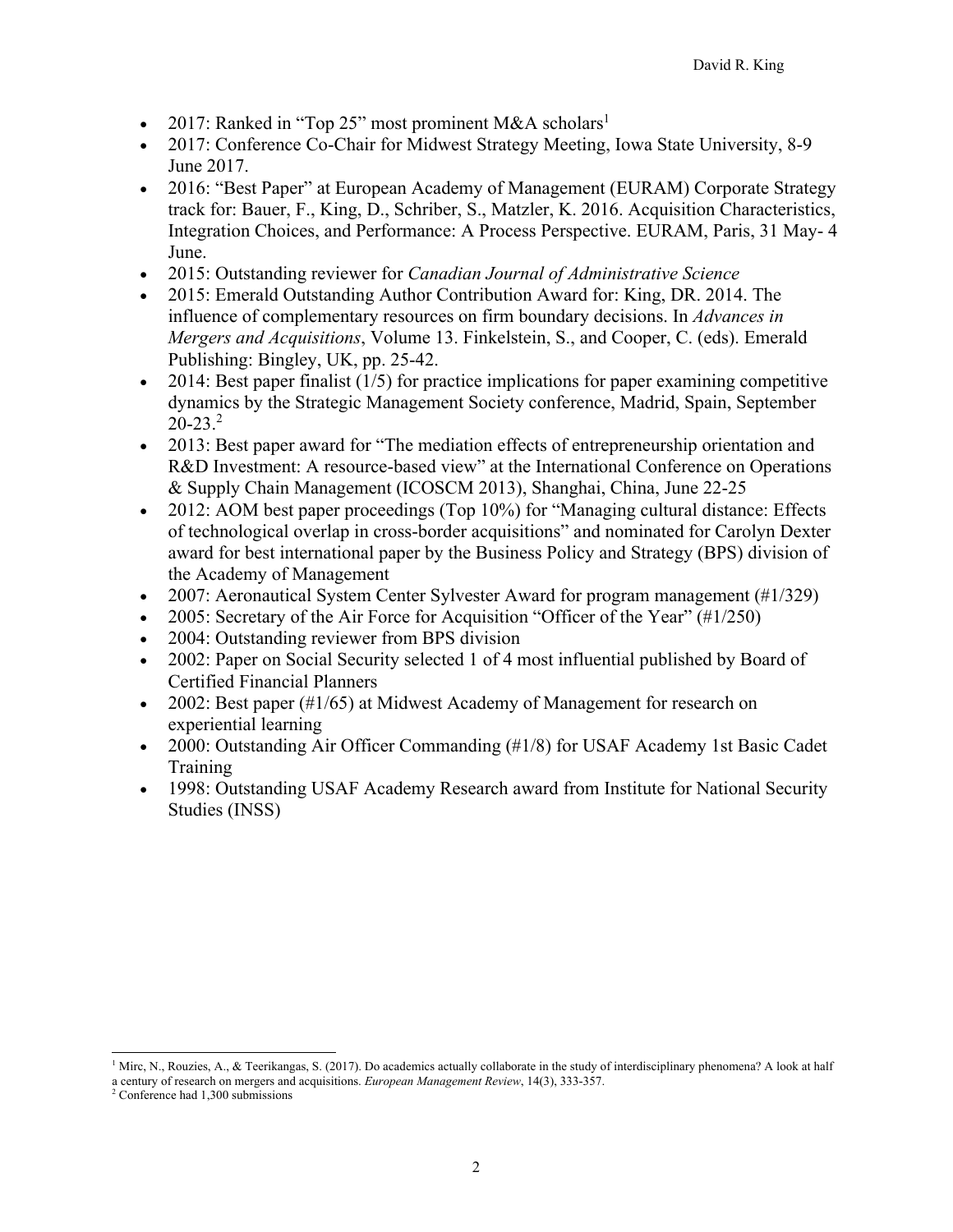### **RESEARCH**

My research interests span merger and acquisition (M&A) integration and performance, innovation, complementary resources, corporate entrepreneurship, technology transfer, and government policy.

| <b>Research Impact</b>                        | Number <sup>3</sup> |
|-----------------------------------------------|---------------------|
| Publons/Web of Science citations <sup>4</sup> | 1,443               |
| Research Gate citations <sup>5</sup>          | 2.845               |
| Google Scholar citations <sup>6</sup>         |                     |

**Publications** (underline identifies student co-author)

*Refereed Journal Articles* (reverse chronological order; underline student co-author)

- 47. Amiri, S., **King**, D.R., Duesing, R. (2022). Managing divestments as projects: Benefits of stakeholder orientation. *International Journal of Project Management*.
- 46. Bansal, A., **King**, D.R., Meglio, O. (2022). Acquisitions as programs: The role of sensemaking and sensegiving. *International Journal of Project Management*. https://doi.org/10.1016/j.ijproman.2022.03.006
- 45. Amiri, S., **King**, D.R., DeMarie, S., Brown, J. (2022). Predicting the divestment of prior acquisitions. *British Journal of Management*. https://doi.org/10.1111/1467-8551.12569
- 44. **King**, D.R., Meglio, O., Gomez-Mejia, L., Bauer, F., De Massis, A. (2022). Family Business Restructuring: A review and research agenda. *Journal of Management Studies*, 59(1): 197- 235. https://onlinelibrary.wiley.com/doi/pdf/10.1111/joms.12717 Blog: https://managementstudiesinsights.com/do-family-firms-acquire-differently/
- 43. Schriber, S., King, D.R., Bauer, F. (2022). Retaliation effectiveness and acquisition performance: The influence of managerial decisions and industry context*. British Journal of Management*, 33(2): 939-957. https://doi.org/10.1111/1467-8551.12480
- 42. Bauer, F., **King**, D.R., Schriber, S., Kruckenhauser, C. (2021). Navigating challenging contexts: Costs and benefits from applying codified acquisition experience. *Long Range Planning*, 54(6): https://doi.org/10.1016/j.lrp.2021.102088
- 41. Shi, W., **King**, D.R., Connelly, B. (2021). Closing the deal: Managerial response to short sellers following announcement of mergers and acquisitions. *Journal of Business Research*, 130: 188-199. https://www.sciencedirect.com/science/article/abs/pii/S0148296321001946
- 40. Baker, A., **King**, D.R., Nalick, M., Tempio, M., Gupta, V., Pierce, C. (2021). Managers' Sexually-Oriented Behavior and Firm Performance: Linking Media Reports to Stock Market Reactions and Legal Risk. *Journal of Strategy and Managemen*t, 14(4): 562-581. https://doi.org/10.1108/JSMA-07-2020-0188
- 39. Schriber, S., **King**, D.R., Bauer, F. (2021). Deadly sins and corporate acquisitions. *Culture and Organization*, 27(1): 1-15.

<sup>3</sup> As of March 2022

<sup>4</sup> http://www.researcherid.com/rid/B-2204-2012

<sup>&</sup>lt;sup>5</sup> https://www.researchgate.net/profile/David\_King11<br><sup>6</sup> http://scholar.google.com/citations?user=A1-19eYAAAAJ&hl=en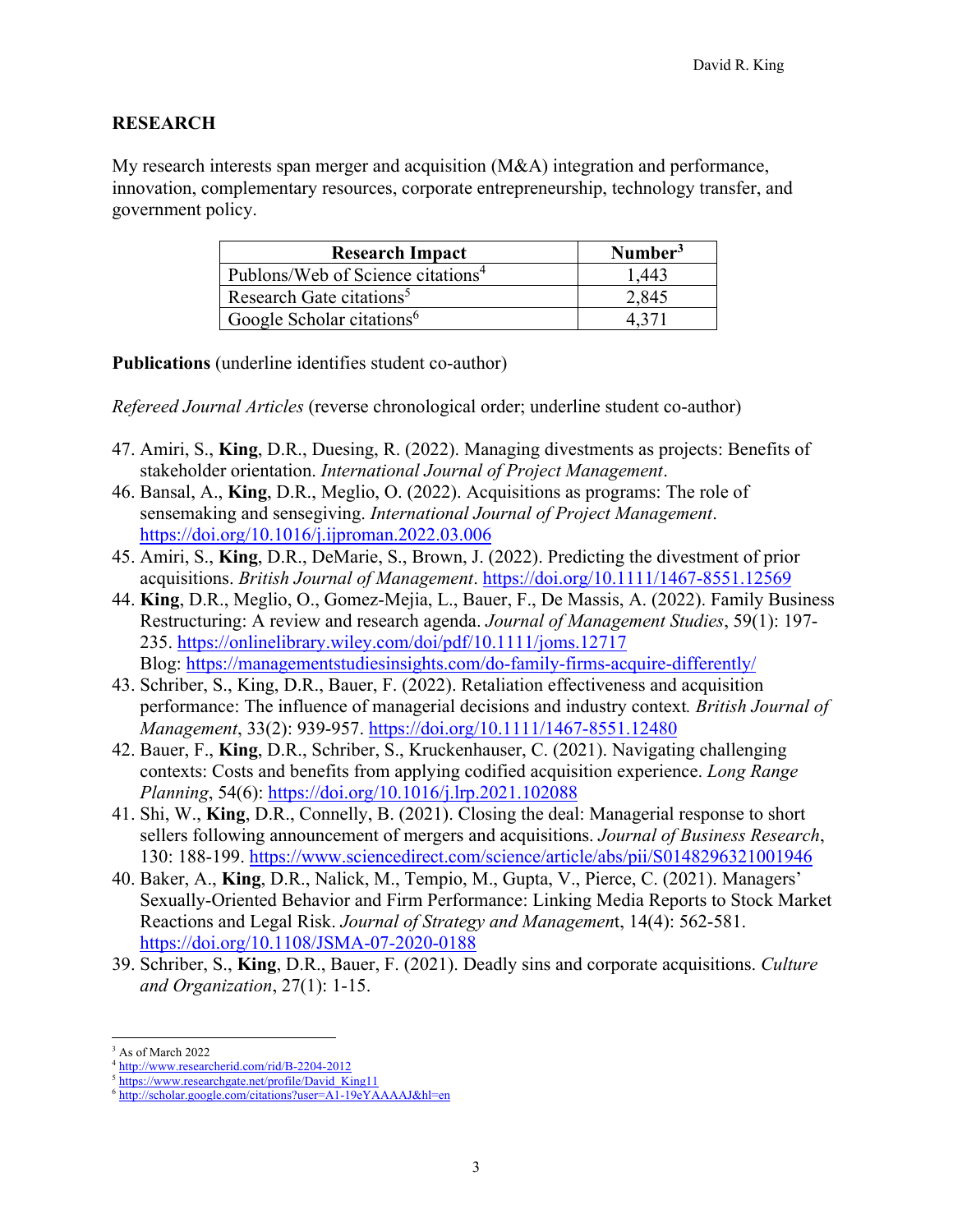- 38. **King**, D.R., Wang, G., Samimi, M., & Cortes, F. (2021). A meta-analytic integration of acquisition performance prediction. *Journal of Management Studies*, 58(5): 1198-1236.7 https://doi.org/10.1111/joms.12636
- 37. Bansal, A., **King**, D.R. (2020). Communicating change following an acquisition. *International Journal of Human Resource Management*. https://doi.org/10.1080/09585192.2020.1803947
- 36. **King**, D.R., Bauer, F., Weng, Q., Schriber, S., Tarba, S. (2020). What, When and Who: Manager Involvement in Predicting Employee Resistance to Acquisition Integration. *Human Resource Management*, 59: 63-81:8 https://onlinelibrary.wiley.com/doi/pdf/10.1002/hrm.21973
- 35. Amiri, S., **King**, D.R., DeMarie, S. (2020). Divestiture of prior acquisitions: Competing explanations of performance. *Journal of Strategy and Management*, 13 (1): 33-50.
- 34. Schriber, S., Bauer, F., **King**, D.R. (2019). Organizational resilience in acquisition integration – Organizational antecedents and contingency effects of flexibility and redundancy. *Applied Psychology: An International Review*, 68 (4), 759–796.
- 33. Lamont, B., **King**, DR., Maslach, D., Schwerdtfeger, M., Tienari, J. 2019. Integration Capacity and Knowledge-Based Acquisition Performance. *R&D Management*, 49(1): 103- 114.
- 32. Schriber, S., **King, DR**., Bauer, F. 2018. Acquisition integration flexibility: Toward a conceptual framework. *Journal of Strategy and Management*, 11(4): 434-448.
- 31. Bauer, F., Schriber, S., Degischer, D., **King**, DR. 2018. Contextualizing speed and crossborder acquisition performance: Labor market flexibility and efficiency effects. *Journal of World Business*, 53: 290-301.
- 30. **King**, DR., Sekerka, L. 2017. Managing Competing Interests: A review of ethics in military procurement. *Public Integrity*, 19 (5): 444-468.
- 29. Meglio, O., **King**, DR., Risberg, A. 2017. Speed in acquisitions: A managerial framework. *Business Horizons*, 60(3): 415-425.
- 28. Bauer, F., **King**, DR, Matzler, K. 2016. Speed of acquisition integration: Separating the role of human and task integration. *Scandinavian Journal of Management*, 32(3): 150-165.
- 27. **King**, DR., Schriber, S. 2016. Addressing competitive responses to acquisitions. *California Management Review*, 58(3): 109-124.
- 26. Meglio, O., **King**, DR., Risberg, A. 2015. Improving acquisition performance with contextual ambidexterity. *Human Resource Management*, 54(S1): 29-43.9
- 25. **King**, DR., Coldwell, D., Joosub, T., McClelland, D. 2015. Institutional Forces and Divestment Performance of South African Conglomerates: Case Study Evidence, *South African Journal of Economics and Management Science*, 18(3): 1-16.
- 24. **King**, DR. 2014. Managing the dark side of competitive rivalry. *Graziadio Business Review*, 17(2): http://gbr.pepperdine.edu/2014/10/managing-the-dark-side-of-competitive-rivalry/  $^{10}$
- 23. **King**, D.R., DeMarie, S. 2014. Organizational Jazz: Understanding of Organizational Culture using Music, *Graziadio Business Review*, 17(1): http://gbr.pepperdine.edu/2014/04/organizational-jazz/

<sup>7</sup> Recognized as the journal's "top cited" article 2020-21

<sup>8</sup> Recognized as the journal's "top cited" article 2020-21

<sup>&</sup>lt;sup>9</sup> Lead article in special issue on ambidexterity

<sup>10</sup> Translated and republished in *Chief Executive China*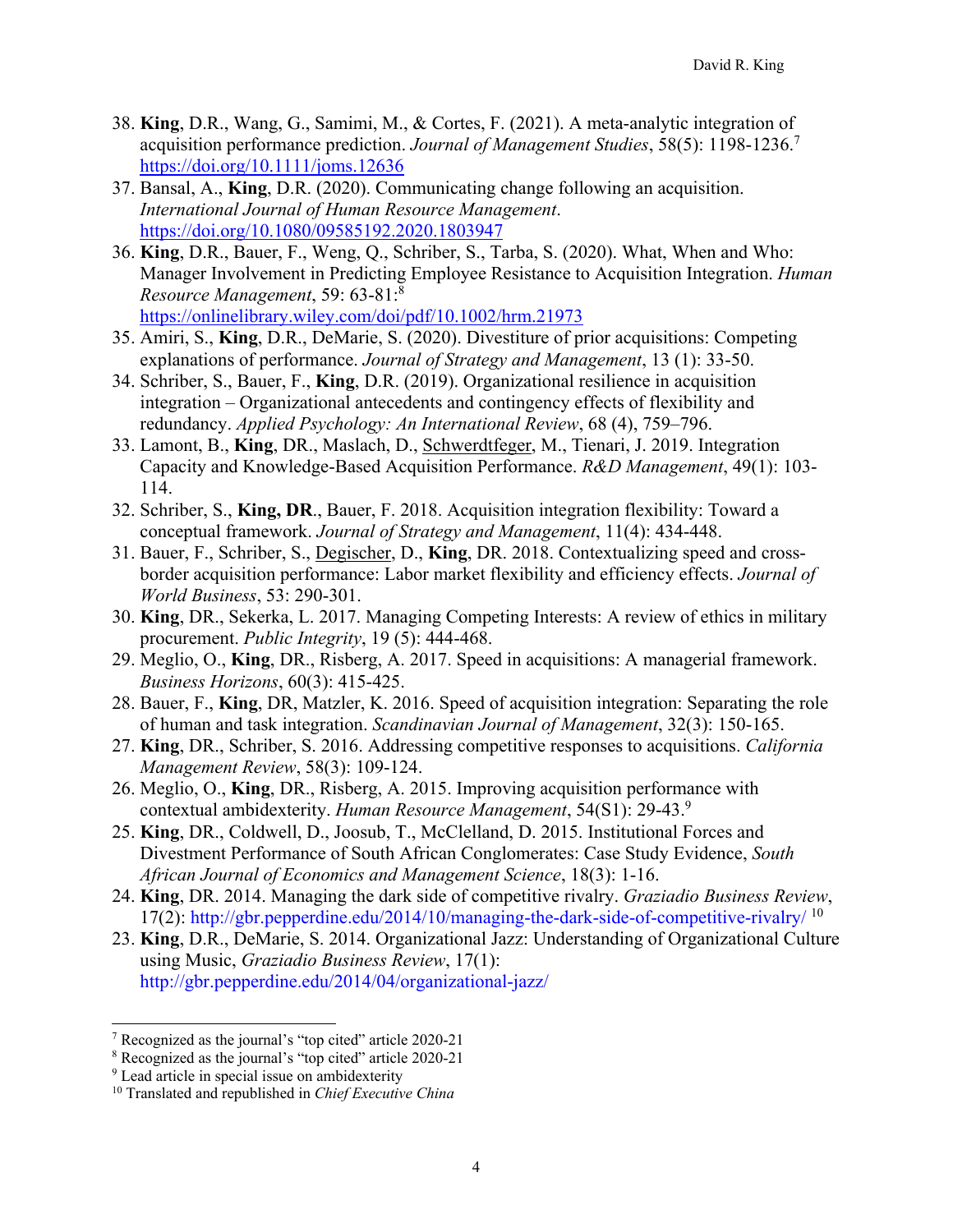- 22. **King**, DR. 2013. Managing uncertainty: Lessons from Xenophon's retreat, *Journal of Management History*, 19(3): 377-393.
- 21. **King**, D.R., Peterson, T. 2013. Strategy from SWOT: The Case of Microsoft's Surface Tablet, *Graziadio Business Review*, 16(2): http://gbr.pepperdine.edu/2013/09/microsoftsurface-tablet.
- 20. **King**, D.R., Taylor, R. 2012. Beyond the numbers: Seven stakeholders to consider in improving acquisition outcomes, *Graziadio Business Review*, 15(2): http://gbr.pepperdine.edu/2012/08/beyond-the-numbers/
- 19. **King**, DR., Slotegraaf, R. 2011. Industry implications of value creation and appropriation investment decisions. *Decision Sciences*, 42(2): 511-529.
- 18. Hitt, M., **King**, D., Krishnan, H., Makri, M., Schijven, M., Shimizu, K, Zhu, H. 2009. Mergers and acquisitions: Overcoming pitfalls, building synergy and creating value, *Business Horizons*, 52: 523-529.
- 17. **King**, DR. 2009. Generating Opportunity from Uncertainty, *Air Force Journal of Logistics*, 32(3): 48-53:
- 16. **King**, DR., Slotegraaf, R, Kesner, I. 2008. Performance implications of firm resource interactions in the acquisition of R&D-intensive firms, *Organization Science*, 19(2): 327- 340.
- 15. Cording, M., Christmann, P., **King**, D.R. 2008. Reducing causal ambiguity in acquisition integration: Intermediate goals as mediators of integration decisions and acquisition performance, *Academy of Management Journal*, 51(4): 744-767.11
- 14. **King**, DR., Driessnack, J. 2007. Analysis of competition in the defense industrial base: An F/A-22 case study, *Contemporary Economic Policy*, 25(1): 57-66.
- 13. **King**, DR. 2007. Balanced Innovation Management. *Acquisition Review Journal*, 43: 151- 169.
- 12. Heeley, M, **King** DR., Covin, J. 2006. Effects of firm R&D investment level and environment on acquisition likelihood. *Journal of Management Studies*, 43(7): 1513-1536.
- 11. **King**, DR. 2006. Implications of technological uncertainty on firm outsourcing decisions. *Human Systems Management*, 25(2): 115-125.
- 10**. King**, DR. 2006. American Aircraft Industry: On the Brink. *Air and Space Power Journal*, 20(1): 35-44.

http://www.airpower.maxwell.af.mil/airchronicles/apj/apj06/spr06/king.html<sup>12</sup>

- 9. **King**, DR, Dalton, D., Daily, C., Covin, J. 2004. Meta-analyses of post-acquisition performance: Indications of unidentified moderators. *Strategic Management Journal*, 25(2): 187-200.13
- 8. Driessnack, JD, **King**, DR. 2004. An Initial Look at Technology and Institutions on Defense Industry Consolidation, *Acquisition Review Journal*, 35: 63-77.
- 7. **King**, D.R., Jennings, W. 2004. The impact of augmenting traditional instruction with technology-based, experiential exercise, *Journal of Financial Education*, 30(Summer): 9-  $25.<sup>14</sup>$

<sup>&</sup>lt;sup>11</sup> Recognized as "state of the art" research in a review published in the *International Business Review* in 2013<br><sup>12</sup> Translated and published in Portuguese, see: <u>http://www.airpower.maxwell.af.mil/apjinternational/apj</u>

 $\frac{13}{13}$  4<sup>th</sup> most cited article in *SMJ* out of 251 published since 2004 as of April 2019 (based on Google Scholar)<br><sup>14</sup> This paper won the "Best Paper" award at the 2002 Midwest Academy of Management conference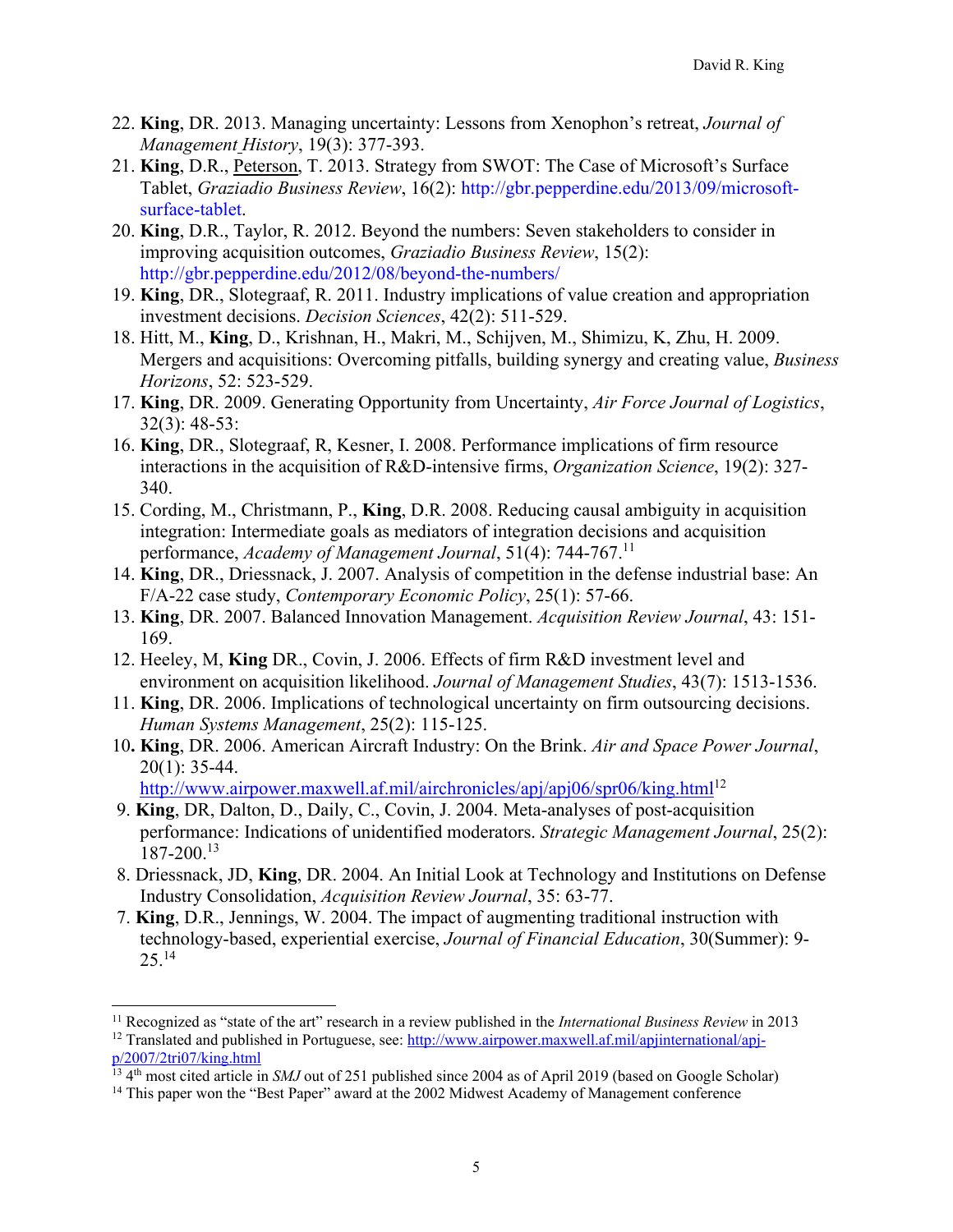- 6. **King**, DR., Covin, J., Hegarty, W. 2003. Complementary resources and the exploitation of technological innovations, *Journal of Management*, 29(4): 589-606.15
- 5. **King**, DR., Nowack, M. 2003. The impact of government policy on technology transfer: An aircraft industry case study, *Journal of Engineering and Technology Management*, 20(4): 303-318.
- 4. **King**, DR, Driessnack, JD. 2003. Investigating the Integration of Acquired Firms in Hightechnology Industries: Implications for Industrial Policy. *Acquisition Review* Quarterly, Summer: 260-283.
- 3. Fraser, S., Jennings, W., **King**, DR. 2001. Strategic asset allocation for individual investors: The impact of the present value of Social Security benefits, *Financial Services Review*, 9(4):  $295 - 326$ .<sup>16</sup>
- 2. Green, SG, **King**, DR, Rappaport, N. 2000. Bringing Acquisition Reform into Focus, *Journal of Cost Analysis and Management*, Winter: 69-82.
- 1. **King**, DR, Massey DS. 1997. History of the F-15 Program: A Silver Anniversary First Flight Remembrance, *Air Force Journal of Logistics*, Winter: 10-16.17

#### *Books*

- **King**, D.R. (2022). *Acquisitions and corporate strategy: Alliances, performance, and divestment*. Routledge: Oxford, UK. 978-1-032-03636-6 https://www.routledge.com/Acquisitions-and-Corporate-Strategy-Alliances--Performance-/King/p/book/9781032036366
- **King**, D.R., Bauer, F., Schriber, S. 2018. *Mergers & Acquisitions: A Research Overview*. Routledge: Oxford, UK. 9781138602762: https://www.routledge.com/Mergers-and-Acquisitions-A-Research-Overview/King-Bauer-Schriber/p/book/978113860276218
- Risberg, A., **King**, DR., Meglio, O. 2016. *Routledge Companion to Mergers and Acquisitions*. Routledge: Oxford, UK. 9780415704663 https://www.routledge.com/The-Routledge-Companion-to-Mergers-and-Acquisitions/Risberg-King-Meglio/p/book/9780415704663
- **King**, DR. 1999. *Interpreting Shadows: Arms Control and Defense Planning in a Rapidly Changing Multi-Polar World*, Institute for National Security Studies Occasional Paper #26, USAF Academy, Colorado: http://www.usafa.af.mil/df/inss/OCP/ocp26.pdf 19

#### *Book Chapters*

Galdino, K., Molina-Sieiro, G., **King**, D., Lamont, B., Hubbard, N. 2022. Exploring the impact of context on acquisition integration issues and outcomes. In A. Akande (ed.) *Springer Handbook on Globalization, Human Rights and Populism*. Springer.

https://www.researchgate.net/profile/David\_King11/achievement/5eacfaecaf0a825a3af8e388

<sup>15</sup> One of 342 "influential" articles included in review of innovation literature published in *Int. J. of Mgt Reviews* 16 This article was abstracted in the *CFA Digest* 32(2) (2002), pp. 77-79, a quarterly review of articles of interest to 50,000+ investment professionals; Selected as 1 of 4 most influential academic articles published in 2001 by Board

of Certified Financial Planners; 2nd most cited article in *Financial Services Review*. 17 Over 1,100 downloads from Marquette University's ePublications

<sup>&</sup>lt;sup>18</sup> First chapter downloaded over 8,000 times from ResearchGate:

<sup>&</sup>lt;sup>19</sup> Research selected as "Outstanding USAF Academy Researcher" award by Institute for National Security Studies (INSS)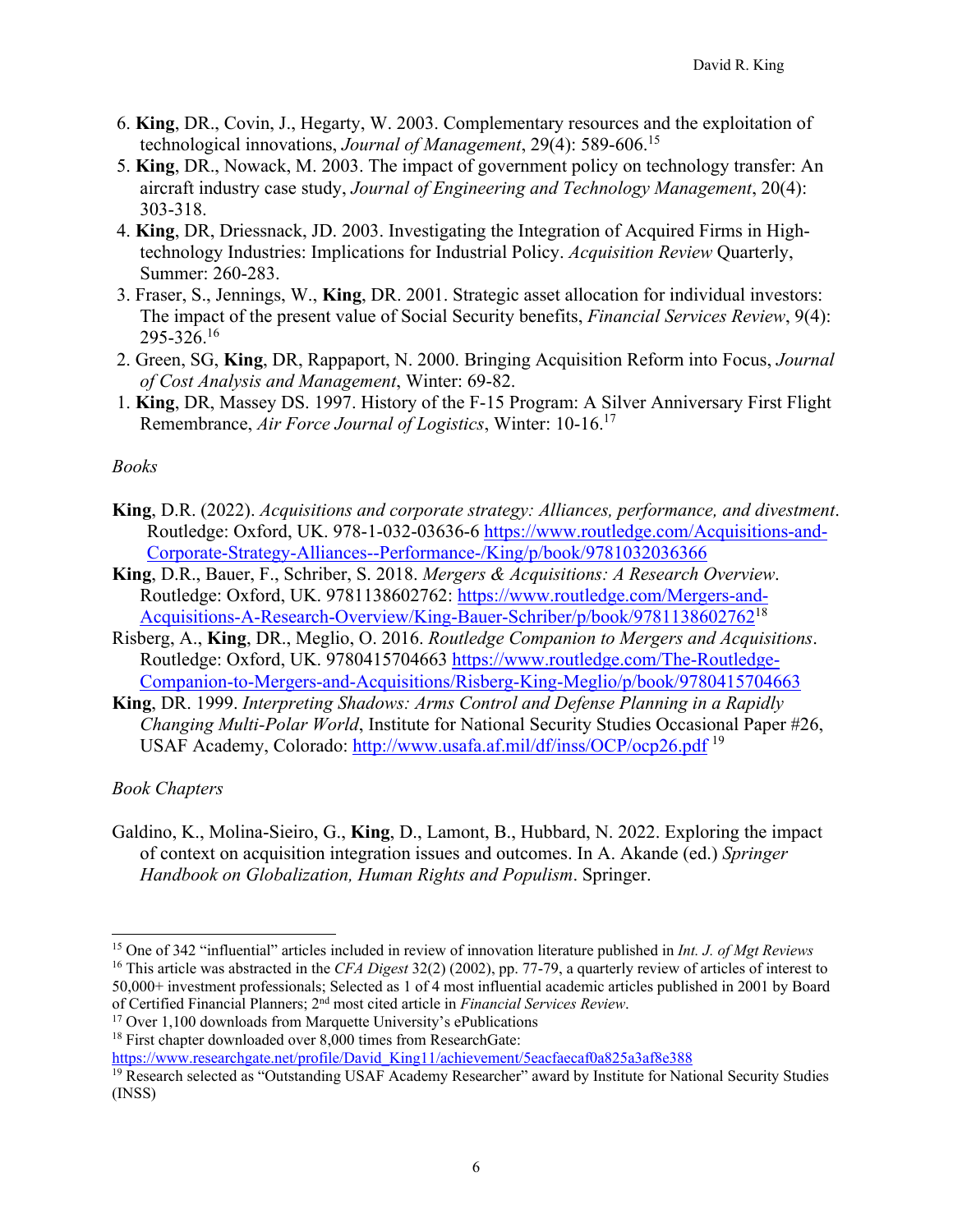- Jensen, C., **King**, D., Zámborský, P. 2022. Cross-border acquisition performance insights from predictive modeling. In D. King (ed). *Acquisitions and corporate strategy: Alliances, Performance, and divestment*. Routledge. Oxford, UK.
- Patel, P., **King**, D. 2022. Capability transfer: Improved performance from acquiring polluting targets. In D. King (ed). *Acquisitions and corporate strategy: Alliances, Performance, and divestment*. Routledge. Oxford, UK.
- Amiri, S. **King**, D., DeMarie, S. 2022. Review of divestment research. In D. King (ed). *Acquisitions and corporate strategy: Alliances, Performance, and divestment*. Routledge. Oxford, UK.
- Shijaku, E., **King**, D., Urtasun, A. 2022. Alliances as precursors to acquisition. In D. King (ed). *Acquisitions and corporate strategy: Alliances, Performance, and divestment*. Routledge. Oxford, UK.
- Shijaku, E., **King**, D. 2022. Manager decisions across acquisition phases: The role of inimical resources. In Finkelstein, S., & Cooper, C. (eds.), *Advances in Mergers and Acquisitions,*  Vol. 21. Emerald Publishing: Bingley, UK.
- Brueller, N., **King**, D.R., Robotham, R. 2022. A national comparison of competition in defense procurement. In A. Akande, B. Adetoun, & M. Adewuyi (Eds.), *Building Diplomacy for Regional Cooperation and Peace*. London, UK: Springer Nature.
- **King**, D. 2022. Strategies for bridging traditional and digital ecosystems. In Baumann, S. (Ed.) *Handbook on Digital Business Ecosystems: Strategies, Platforms, Technologies, Governance and Societal Challenges*, Edward Elgar: Cheltenham.
- Kiss, A., **King**, D. 2021. Family business education in multiple generation family businesses. In Akande, A., Perrewé, P., & Ferris, G. (Eds.) Organizational Science: A Global Perspective. Hauppauge, NY: Nova Science Publishers.
- **King**, D., Shi, W., Connelly, B. 2021. Reactions to acquisition announcements and acquisition completion. In Finkelstein, S., & Cooper, C. (eds.), *Advances in Mergers and Acquisitions,*  Vol. 20. Emerald Publishing: Bingley, UK., pp. 25-38.
- **King**, D., Sizemore, A. 2020. Strategic management in online and hybrid courses. In *Teaching Strategic Management: A Hands-on Guide to Teaching Success*. Baumann, S (ed.) Edward Elgar Publishing: Cheltenham, UK., pp 202-219.
- Heeley, M., **King**, D. 2019. Collaboration and intellectual property: Strategies for navigating fragmented property rights. In *Oxford Handbook of Entrepreneurship and Collaboration*. Reuer, J., Matusik, S. (eds). Oxford University Press: Oxford, UK, pp. 267-292.
- Meglio, O., **King**, DR. 2019. Family businesses: Building a Merger and Acquisition Research Agenda. In *Advances in Mergers and Acquisitions*, Vol 18. Finkelstein, S., and Cooper, C. (eds). Emerald Publishing: Bingley, UK, pp. 83-98.
- **King,** DR., Schriber, S., Bauer, F., Amiri, S. 2018. Acquisitions as corporate entrepreneurship. In *Advances in Mergers and Acquisitions, Vol 17*. Finkelstein, S., and Cooper, C. (eds). Emerald Publishing: Bingley, UK, pp. 119-144.
- Bauer, F., Schriber, S., **King**, DR., Uzelac, B. 2016. Entrepreneurial integration skills: Knowing what you acquire to integrate it. In *Mergers and Acquisitions, Entrepreneurship and Innovation*. Weber, Y., and Tarba, S. (eds). Emerald: Bingley, UK, pp. 1-30.
- Patel, P., **King**, DR. 2016. Interaction of Cultural and Technological Distance in Cross-Border, High-Technology Acquisitions. In *Advances in Mergers and Acquisitions*, Volume 15. Finkelstein, S., and Cooper, C. (eds). Emerald Publishing: Bingley, UK, pp. 115-144.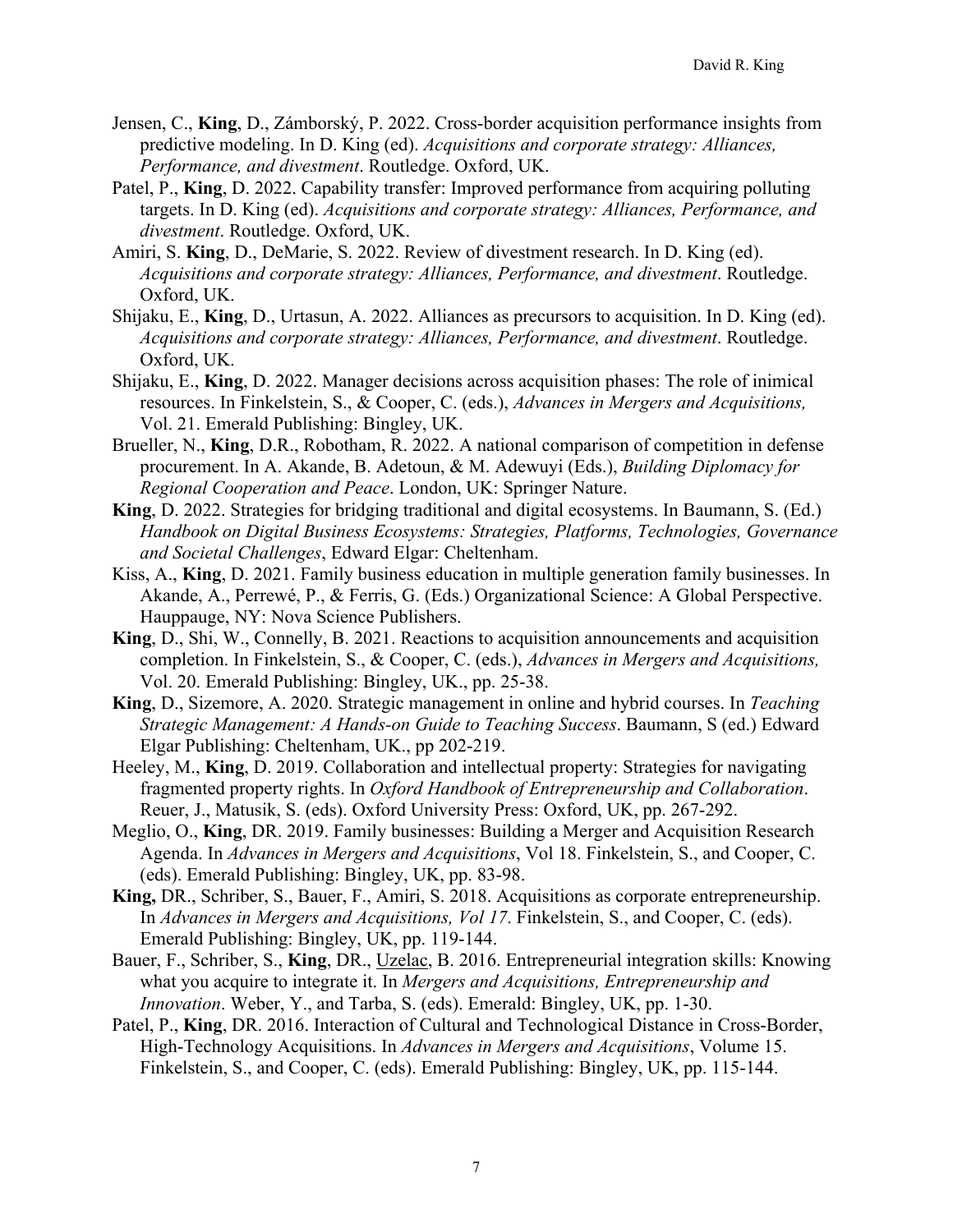- **King**, DR. 2016. Management as a limit to organizational change: Implications for acquisitions. In *Organizational Change Management Strategies in Modern Business.* A. Goksoy (ed.). IGI Global: Hershey, PA: 52-73.
- Patel, P., **King**, DR. 2015. Acquire or get acquired: Defensive acquisitions in medium-sized family firms. In *Companion to Mergers and Acquisitions*. Risberg, A., Meglio, O., and King, D. (eds). Routledge: Oxford, UK: 57-73.
- **King,** DR. 2014. The influence of complementary resources on firm boundary decisions. In Advances in Mergers and Acquisitions, Volume 13. Finkelstein, S., and Cooper, C. (eds). Emerald Publishing: Bingley, UK, pp. 25-42.<sup>20</sup>
- **King**, DR. 2013. A phased approach to merger and acquisition integration: Tapping experiential learning. In *Strategic Management in the 21st Century*, Volume 2 – Corporate Strategy, V.R. Kannan (editor), Praeger Press: 48-70.
- Hitt, M., **King**, DR, Krishnan, H., Makri, M., Schijven, M., Shimizu, K, Zhu, H. 2012. Creating value through mergers and acquisitions: Challenges and opportunities, in *Handbook of Mergers and Acquisitions*. D. Faulkner, S. Teerikangas & R. Joseph (Eds.). Oxford, UK: Oxford University Press, pp. 71-113.

### *Case Studies*

- **King**, D. 2020. Space X. In Rothaermel, F. *Strategic Management 5e*, McGraw-Hill, Burr Ridge,  $\Pi$ .
- Rothaermel, F., **King**, D. 2020. The Walt Disney Company. In Rothaermel, F. *Strategic Management 5e*, McGraw-Hill, Burr Ridge, IL
- Rothaermel, F., **King**, D. 2020. Best Buy Co., Inc. In Rothaermel, F. *Strategic Management 5e*, McGraw-Hill, Burr Ridge, IL
- **King**, D. 2019. Space X. In Rothaermel, F. *Strategic Management 4e*, McGraw-Hill, Burr Ridge, IL. ID: MHE-FTR-048-1259927628
- Rothaermel, F., **King**, D. 2019. Apple Inc. In Rothaermel, F. *Strategic Management 4e*, McGraw-Hill, Burr Ridge, IL. ID: MHE-FTR-051-1259927628<sup>21</sup>
- Rothaermel, F., **King**, D., Arthaud-Day, M. 2019. Best Buy Inc. In Rothaermel, F. *Strategic Management 4e, McGraw-Hill, Burr Ridge, IL. ID: MHE-FTR-052-1259927628<sup>22</sup>*
- Rothaermel, F., **King**, D. 2019. Delta Airlines, Inc. In Rothaermel, F. *Strategic Management 4e*, McGraw-Hill, Burr Ridge, IL. ID: MHE-FTR-056-1259927628
- Rothaermel, F., **King**, D. 2019. Walmart, Inc. In Rothaermel, F. *Strategic Management 4e*, McGraw-Hill, Burr Ridge, IL. ID: MHE-FTR-045-1259927628
- Grigoriou, K., Retana, G., Rothaermel, F., **King**, DR. 2015. IBM at the Crossroads. In Rothaermel, F. *Strategic Management 3e*, McGraw-Hill, Burr Ridge, IL.

<sup>&</sup>lt;sup>20</sup> Selected by the editorial team as an Outstanding Author Contribution in the 2015 Emerald Literati Network Awards for Excellence

 $21$  Top 10 most popular case on Harvard Business Education:

https://hbsp.harvard.edu/search?N=4294930434+516162&Ns=is\_HE\_bestseller%7C1%7C%7Caggregate\_sort%7C  $\overline{0}$ 

 $22$  Top 10 most popular case on Harvard Business Education:

https://hbsp.harvard.edu/search?N=4294930434+516162&Ns=is\_HE\_bestseller%7C1%7C%7Caggregate\_sort%7C 0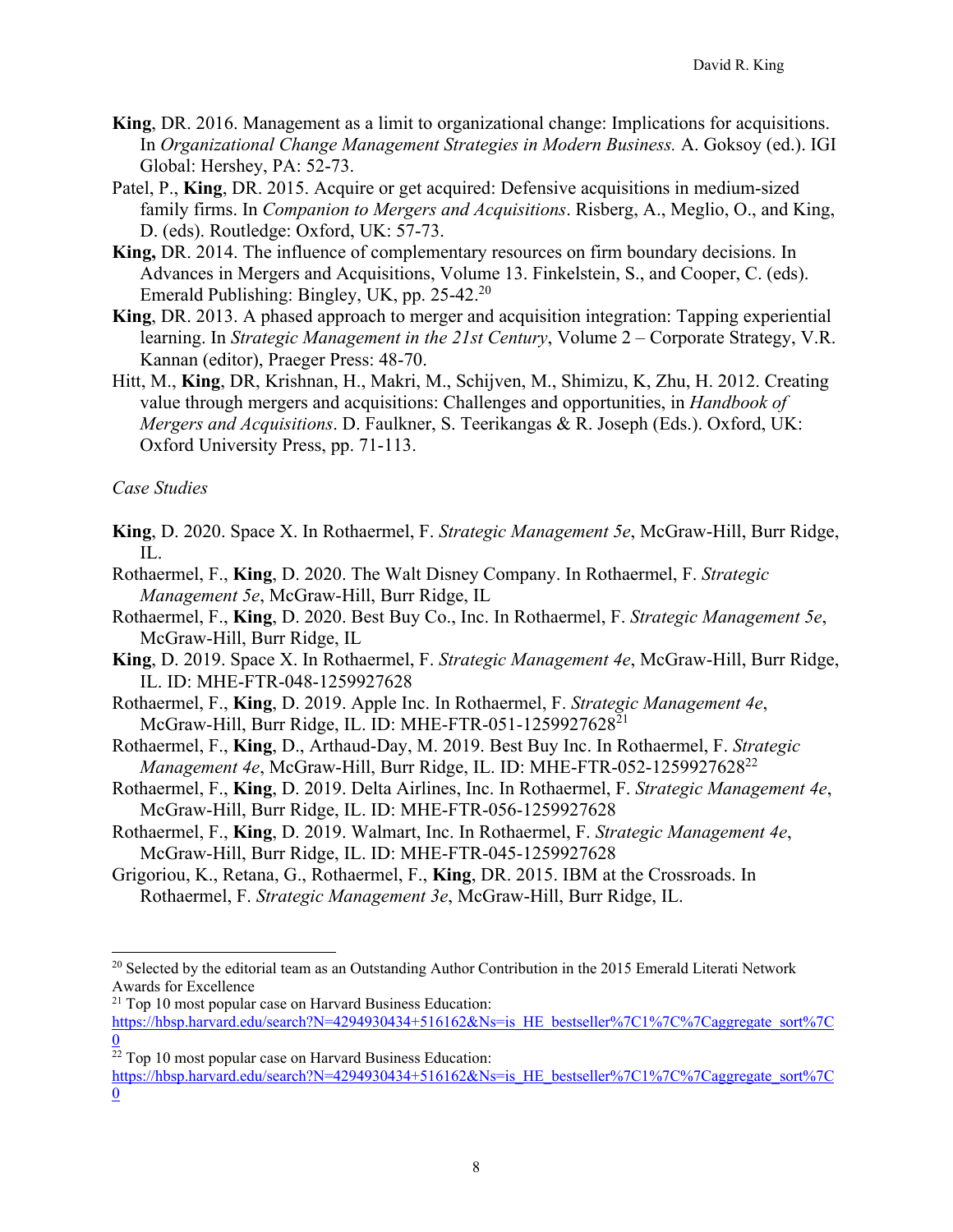- Rothaermel, F., **King**, D. 2015. Apple Inc. In Rothaermel, F. *Strategic Management 3e*, McGraw-Hill, Burr Ridge, IL.
- Rothaermel, F., **King**, D. 2015. Tesla Motors, Inc. In Rothaermel, F. *Strategic Management 3e*, McGraw-Hill, Burr Ridge, IL.

#### *Non-refereed publications*

- Thomas, M., **King, D.** 2022. Joining Forces: Why Universities Merge. *AACSB Insights*. https://www.aacsb.edu/insights/articles/2022/01/joining-forces-why-universities-merge
- **King**, D. 2019. Validating Stock Market Reactions to Acquisition Announcements. *Journal of Business Management and Administration*. https://www.redelve.com/backend/images/article/1554962034.pdf
- **King**, D. 2019. Foreword. *Strategic Decisions and Sustainability Choices: Mergers, Acquisitions and CSR from a Global Perspective*. Meglio, O., Park, K. Palgrave Macmillan. London: UK. https://www.palgrave.com/gp/book/9783030054779
- Dagnino, G., **King**, D., Tienari, J. 2017. Strategic Management of Dynamic Growth.<sup>23</sup> Long *Range Planning*, 50(4): 427-430.
- Bauer, F., Schriber, S., **King**, D. 2017. Was Top-Akquisiteure bei der Integration anders machen: Ein Blick hinter gängige Dichotomien zur Ergründung unterschiedlicher Erfolgspfade. *M&A Review*, 28(March): 42-49.
- Bauer, F., Schriber, S., **King**, D. 2016. Wettbewerbsdynamiken bei Akquisitionen Einflüsse, Konsequenzen und prozessuale Gestaltungsmöglichkeiten, *M&A Review,* 27(March): 65- 70.<sup>24</sup>
- **King,** D. 2015. Medical mergers: Higher prices but greater benefit, *Des Moines Register*: 27 October, p. 15A: http://www.desmoinesregister.com/story/opinion/columnists/iowaview/2015/10/26/medical-mergers-higher-prices-but-greater-benefit/74643760/.
- **King**, D., DeMarie, S. 2014. Tuning up organizational culture. *Industrial Engineer*, 46(11): 26-  $30^{25}$
- **King**, D. 2013. More thoughts on Microsoft, *Graziadio Businees Review Blog*.
- **King**, D. 2010. Savvy program management, *Defense AT&L Magazine*, March-April: 62-64.
- **King**, D. 2007. Making the contract type fit the program, *Defense AT&L Magazine*, 36(1): 47.
- Stockman, W, Kammerer, J, **King**, D, Green, S, Greiner, M. 2002. The Relationship between Cost Analysis and Program Management. *Journal of Cost Analysis and Management*, Winter: 1-7.26

## *Refereed Proceedings*

**King**, D.R., Gupta, V., Baker, A., Tempio, M., Nalick, M., Pierce, C. 2016. Impact of the Disclosure of Executive Workplace Social-Sexual Behavior on Firm Performance. Academy of Management conference. Proceedings. Doi 10.5465/AMBPP.2016.10529abstract

 $23$  Introduction to special issue on dynamic growth

<sup>&</sup>lt;sup>24</sup> Published in German; translated title: Competitive dynamics in acquisitions - influences, consequences and procedural design options

<sup>&</sup>lt;sup>25</sup> Cover article

<sup>&</sup>lt;sup>26</sup> Editor introduction to special issue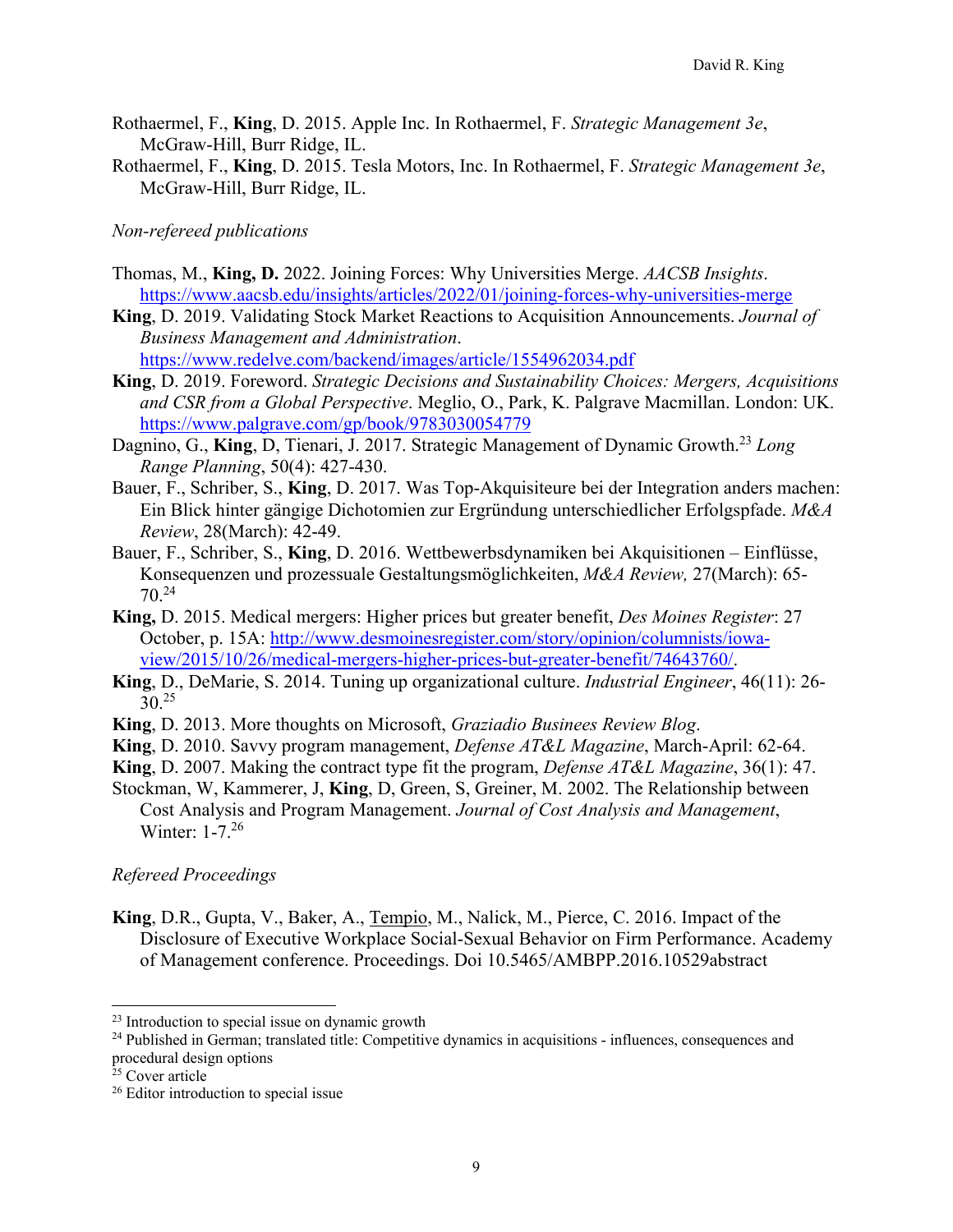- Patel, P., **King**, D.R. 2012. Managing cultural distance: Effects of technological overlap in crossborder acquisitions, Academy of Management conference, *Best Paper Proceedings*. 27
- **King**, DR. 2011. Managing Uncertainty: Lessons from Xenophon's Retreat, International conference on Leadership and Management in a Changing World: Lessons from Ancient East and West Philosophy, *Proceedings*, 12-14 June, Athens, Greece.
- Park, K, **King**, DR, Chaudhuri, S, Arikan A, Goulet, P. 2003. Integrating Disciplinary Perspectives on Fifth-wave M&A Research, The IASTED International Conference on Alliances, Mergers, & Acquisitions (AMA), 2-4 July in Banff, Alberta, Canada. DTIC: http://handle.dtic.mil/100.2/ADA396072
- **King**, DR, Covin, JG. 2002. Discontinued, R&D Intensive Firms: Resources for Sale? *Proceedings*, Midwest Academy of Management, 18-20 April, Indianapolis, IN.
- **King**, DR, Jennings, WW. 2002. The Impact of Augmenting Traditional Instruction with Technology-based, Experiential Exercise, *Proceedings*, Midwest Academy of Management, 18-20 April, Indianapolis, IN.
- Green, S, **King**, DR, Rappaport, N. 2000. Bringing Acquisition Reform into Focus, *Proceedings*, 9th Annual Society of Cost Estimating and Analysis (SCEA) Conference, 13-16 June, Manhattan Beach, CA.
- **King**, DR, Strbiak, C, Jennings, W. 1999. Impact of Personal Finance Pedagogy on College Student Learning, *Proceedings*, 41<sup>st</sup> Mountain Plains Conference, San Diego, CA, 14-16 October.
- Fraser, S, Jennings, W., **King**, DR. 1999. Quantifying the Value of Social Security Benefits, *Proceedings*, 41<sup>st</sup> Mountain Plains Conference, San Diego, CA, 14-16 October 1999.
- King, DR. Technology Diffusion in the Aircraft Industry. *Proceedings*, 41<sup>st</sup> Mountain Plains Conference, San Diego, CA, 14-16 October.
- **King**, DR. 1999. Encouraging Active Student Learning: Making Investing Relevant and Real, *Proceedings*, 1<sup>st</sup> Annual Pikes Peak Educational Innovations and Research Symposium, USAF Academy, Colorado, 20-22 January.
- **King**, DR. 1998. Interpreting Shadows: Arms Control and Defense Planning in a Rapidly Changing Multi-Polar World, Institute for National Security Studies  $6<sup>th</sup>$  Annual Research Results Conference, USAF Academy, Colorado, 19-20 November.
- **King**, DR. 1998. The Y-Chart: Statistical Process Control for Linear Regression of Economic Data, *Proceedings*, International Society of Parametric Analysis (ISPA) and Society of Cost Estimating (SCEA) Joint International Conference, Toronto, Canada, June.

## *Refereed Presentations*

#### International

- Shijaku, E., Urtasun, A., **King**, D. 2022. Examining Precursors of Acquisitions. European Academy of Management. Zurich, Switzerland: 15-17 June.
- Baumann, S., Mainanen, P., Graybeal, G., **King**, D., Reisinger, S., TenBrink, C., Wright, R. Wunder, T. (panel). 2021. Back to the Future: Lessons learned from online for in-person teaching. Stategic Management Society (virtual): 18-21 September.

 $27$  Nominated for the Carolyn Dexter award by the Business Policy and Strategy (BPS) division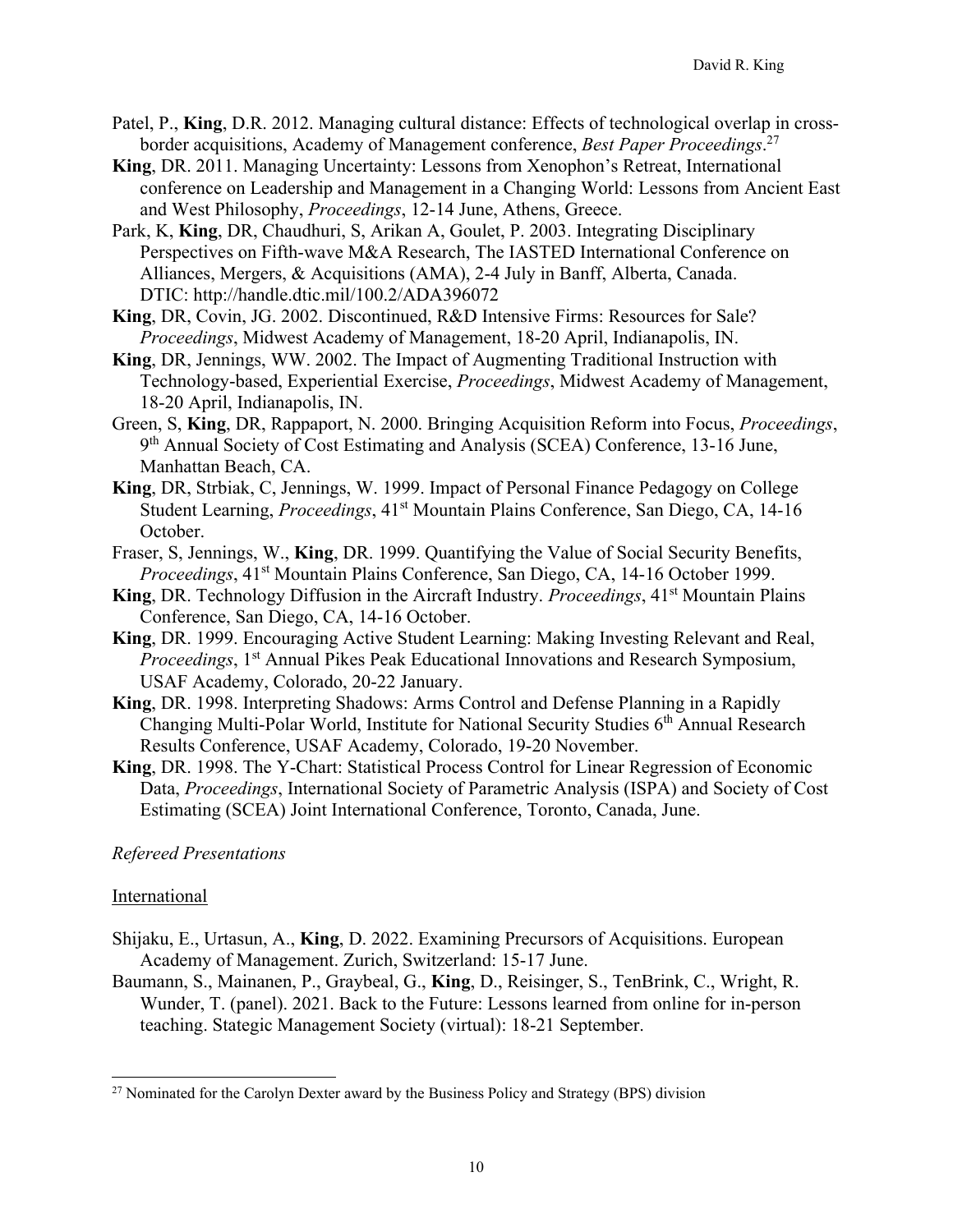- Baumann, S., Bourke, J., Graybeal, G., Maijanen, P., **King**, D., (panel). 2021. Teaching Strategic Management for particular Student Groups and Teaching Settings. Stategic Management Society (virtual): 18-21 September.
- Bauer, F., Schriber, S., **King**, D. 2021. Practice implications in acquisition research: What can we learn? European Academy of Management. Online: 16-18 June.
- Shijaku, E., King, D. 2021. Networks and M&A: Insights and Recommendations from a Systematic Review. European Academy of Management. Online: 16-18 June.
- Bauer, F., Schriber, S., **King**, D. 2021. What Can Managers Learn from Practice Implications? The Case of Acquisition Research. Academy of Management conference. Online: 29 July - 4 August.
- Shijaku, E., King, D. 2021. Building bridges: A Network-based Merger and Acquisition Research Agenda. Academy of Management conference. Online: 29 July - 4 August.
- Molina-Sieiro, G., **King**, D., Galdino, K. 2020. Completion CAR and the Long-Term Performance of M&As. Strategic Management Society, London, UK.
- Maslach, D., Devine, R., **King**, D., Holmes, M. 2020. Motives in the Sharing Economy: Evidence from Field Experiments on a New Online Task Platform. Academy of Management, Vancouver, Canada.
- **King**, D., Smith, A., McGahan, A., Balogun, J., Gilson, L., Misangyi, V, Ranft, A., Vandenberg, R. 2020. Professional Development Workshop: Succeeding as a Management Department Chair: Lessons from the Trenches. Academy of Management, Vancouver, Canada. Cancelled due to COVID-19.
- Bauer, F., Friesl, M., **King**, D., Schriber, S., Weng, Q. 2020. Acquisition experience-capabilityperformance: A triple layer contextual model. Academy of Management, Vancouver, Canada.
- Molina-Sieiro, G., Lamont, B., De Melo Galdino, K., Ellis, K., **King**, D., Gordon, J. 2020. When and Why Advisory Firms Help Acquisition Performance: The Role of Contemporaneous Capital, Academy of Management, Vancouver, Canada.
- Bauer, F., **King**, D., Schriber, S., Kruckenhauser, C. 2020. Navigating through Challenging Contexts: When the Application of Codified Acquisition Experience Pays Off and When Not. European Academy of Management, Dublin, Ireland.
- Bansal, A., **King**, D. 2020. Change Communication and Employee Attitudes: A Study of Perceived Justice Mediation in Acquisitions. European Academy of Management, Dublin, Ireland.
- Bansal, A., Karani, A., **King**, D. 2020. A study of psychological contract of Gig economy employees: Towards developing a four factor model. MICA 6<sup>th</sup> International Communication Management Conference, Ahmedabad, India: 9-10 January.<sup>28</sup>
- Maslach, D., Devine, R., **King**, D., Holmes, M. 2020. Gender differences in Digital Economy motives. MICA 6<sup>th</sup> International Communication Management Conference, Ahmedabad, India: 9-10 January.
- Molina-Sieiro, G., Lamont, B., Ellis, K., De Melo Galdino, K., King, D., Gordon, J. 2019. Advisory Firms and Acquisition Performance: The Role of Contemporaneous Capital. Strategic Management Society, Minneapolis, MN.

<sup>28</sup> Best Paper award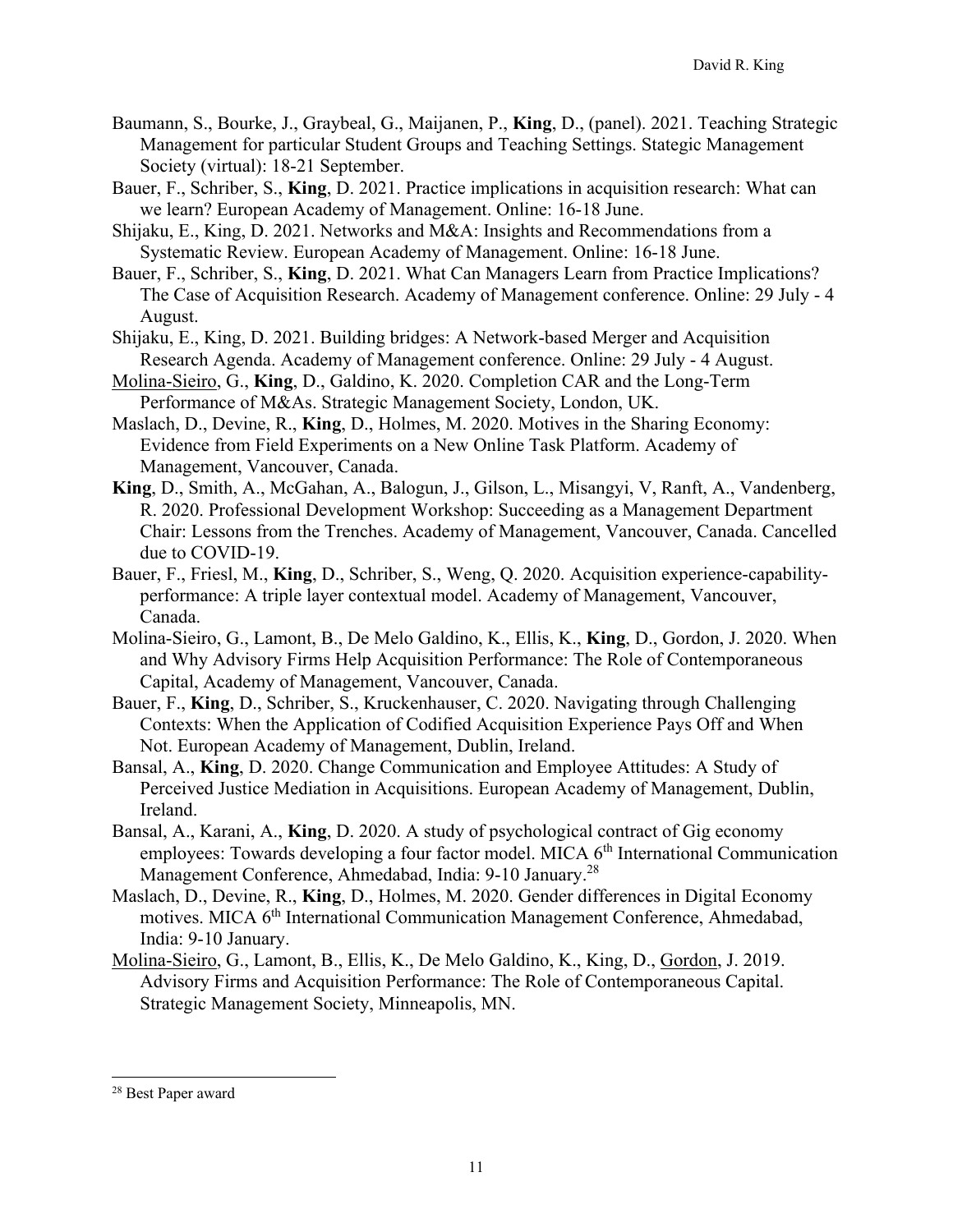- Bauer, F., **King**, D., Schriber, S., Friesel, M. 2019. A Triple Layered Contextual Model of Acquisition Capability Performance Effects. European Academy of Management, Lisbon, Portugal: 26-28 June. (not present)
- Shijaku, E. **King**, D. Urtasun, A. 2019. Alliances or Acquisitions: Conservation of Organizational Momentum? European Academy of Management, Lisbon, Portugal: 26-28 June. (not present)
- Bauer, F. **King**, S. Schriber, C. Kruckenhauser, C. 2019 Learning to Handle Ambiguity: The Impact of Codification on Acquisition Integration Outcomes. Warwick Business School conference on Mergers & Acquisitions: State of the Art in Research & Practice. London, UK: 24-25 April.
- Shijaku, E. **King**, D. Urtasun, A. 2019. Alliances and Acquisitions: Diverging Firm Capabilities? Warwick Business School conference on Mergers & Acquisitions: State of the Art in Research & Practice. London, UK: 24-25 April.
- Bauer, F., **King**, D., Schriber, S., Kruckenhauser, C. 2019. Learning to handle ambiguity: The impact of codification on acquisition integration outcomes. Strategic Management Society Special Conference in Frankfurt, Germany, 13-15 June. (not present)
- Park, K., Gould, A., **King**, D. 2018. CEO Status and Turnover in the Market for Corporate Control, Academy of Management, Chicago, IL: 10-14 August.
- Jensen, C., **King**, D., Zámborský, P. 2018. A meta-study of cross-border acquisition performance. Economic Research in Finance, Warsaw School of Economics, 13 September.
- Bauer, F., Schriber, S., **King**, D. 2018. Thinking out of the box: Reconciling and extending M&A research, European Academy of Management, Reykjavik, Iceland, 19-22 June.
- Meglio, O., **King**, D. 2018. Family Business: Building a Merger and Acquisition Research Agenda, Family Business Research Workshop, Palazzo di Economia, Trento, Italy, 4-5 June.
- **King**, D., Dao, M. Meglio, O., Bauer, F. 2018. The art of organizational change: Combining the craft and science of acquisition experience. Strategic Management Society annual conference, Paris, 22-25 September.
- Herbolzheimer, E., Schijven, M., **King**, D. 2017. Do Managers Consider Market Reactions after Announcements of Non-Friendly Takeover Bids? SMS Special Conference on Collaborative Strategies: New Thinking about Alliances, Mergers, and Acquisitions. Costa Rica, 14-16 December. (not present)
- **King**, D.R., Schriber, S., Bauer, F. 2017. Resilience in Acquisition Integration, Strategic Management Society Annual conference. Houston, TX, 28-31 October.
- **King**, D., McLeod-Hughes, D. Samimi, M., Cortes, F. 2017. Merger and acquisition research: A meta-analysis for the 21st century. Academy of Management, Atlanta GA: 4-8 August.
- Kiss, A., **King**, D. 2016. A Temporal Perspective on Family Business Education, Strategic Management Society, 17-20 September, Berlin.
- **King**, D., Gupta, V., Baker, A., Tempio, M., Nalick, M., Pierce, C. 2016. Impact of the Disclosure of Executive Workplace Social-Sexual Behavior on Firm Performance. Academy of Management, Anaheim CA: 5-9 August.
- Bauer, F., **King**, D., Schriber, S., Matzler, K. 2016. Acquisition Characteristics, Integration Choices, and Performance: A Process Perspective. EURAM, Paris, 31 May- 4 June. (not present)
- Meglio, O., **King**, D., Risberg, A. 2016. Speed in acquisitions: Advancing a process perspective. EURAM, Paris, 31 May- 4 June. (not present)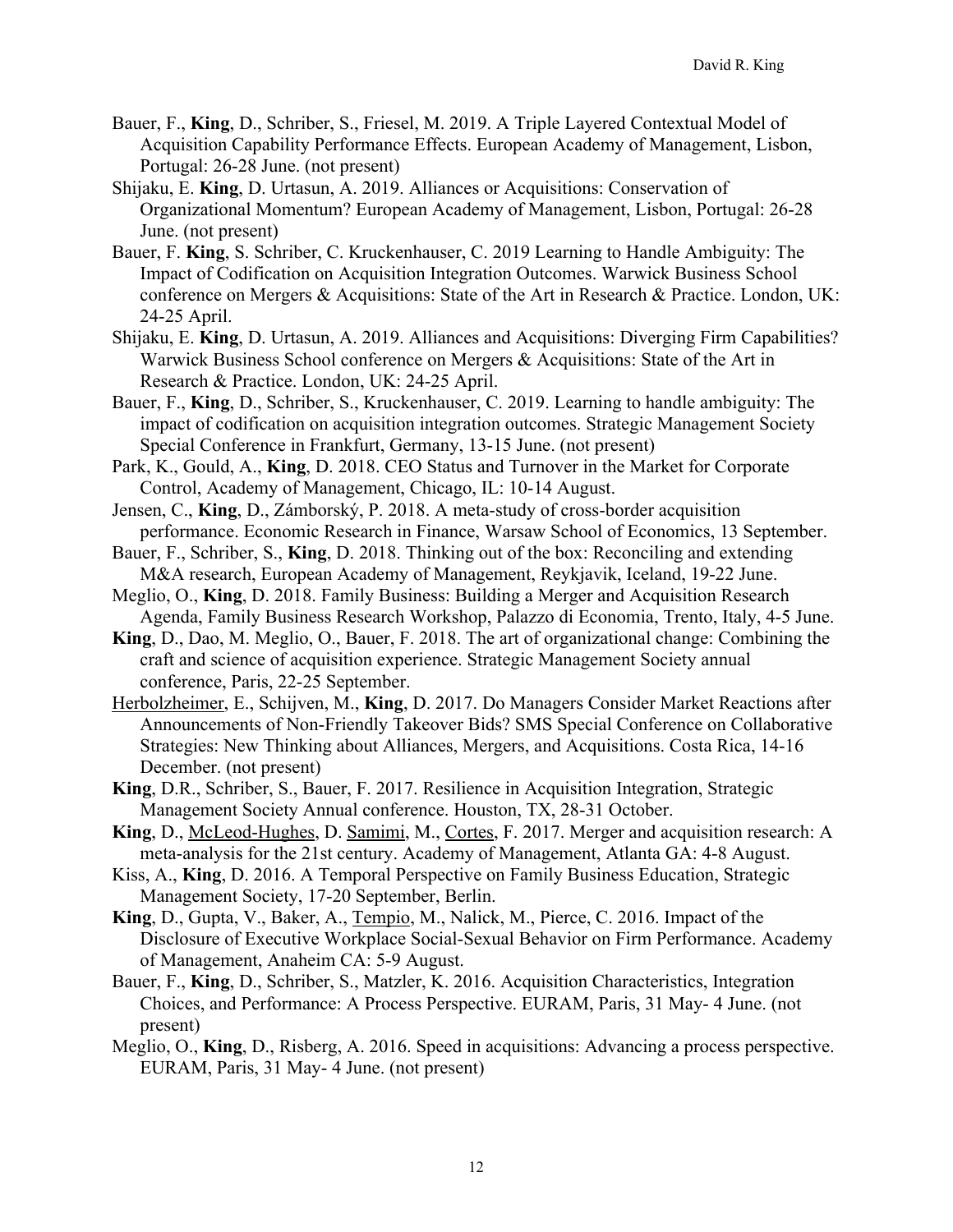- Huy, Q., Reus, T., Bertrand, O., Betschinger, M., Ellis, K., Haleblian, J., **King**, D., Mirvis, P., Lamont, B., Schijven, M., Weber, Y., Zollo, M. 2016. Mergers & Acquisitions: Research, practice & Teaching (panel). Academy of Management, Anaheim CA: 5 -9 August.
- **King,** DR., DeMarie, S. 2015. Corporate Divestiture: Revisiting External Explanations at Strategic Management Society conference, Denver, CO: 6 October.
- **King**, DR. 2014. Applying stakeholder analysis in the classroom. Strategic Management Society (SMS), 20-23 September, Madrid, Spain. (panelist)
- Schriber, S., **King**, D. 2014. Competitive dynamics: An explanation for parity in acquisition performance, Strategic Management Society (SMS), 20-23 September, Madrid, Spain.<sup>29</sup>
- **King**, D., Meglio, O., Risberg, A. 2014. Strategic windows: Achieving the benefits of speed in acquisitions, European Group of Organization Studies (EGOS) Colloquium, July 3-5, Rotterdam, the Netherlands. (not present)
- **King**, D.R., Joosub, T., Coldwell, D. 2013. Impact of government policy on the market for corporate control: Divestment by South African conglomerates, Strategic Management Society, 28 Sep – 1 October, Atlanta, GA.
- Arthaud-Day, M., **King**, D., Hornsby, J., Zhao, X., Qi, Y., Sheu, C. 2013. The mediation effects of entrepreneurship orientation and R&D Investment: A resource-based view, International Conference on Operations & Supply Chain Management (ICOSCM 2013), June 22-25, Shanghai, China.<sup>30</sup> (not present)
- **King**, D.R., Patel, P., Schijven, M. 2012. Organizational Indigestion: Managerial Capacity as a limit to Acquisitive Growth, Academy of Management Conference, 3-7 August in Boston, MA.
- Patel, P., **King** D.R. 2012. Managing cultural distance: Effects of technological overlap in crossborder acquistions, Academy of Management Conference, 3-7 August in Boston, MA.
- **King**, DR. 2011. Managing uncertainty: Lessons from Xenophon's retreat, International conference on Leadership and Management in a Changing World: Lessons from Ancient East and West Philosophy, 12-14 June, Athens, Greece.
- **King**, DR. 2010. M&As at the crossroads: Current issues and novel strands of development, chaired by Michael Hitt, Strategic Management Society, 12-15 September, Rome, Italy. (panelist)
- Schijven, M., **King**, D.R. 2010. Investors as advisors to strategic decisions: A behavioral model of acquisition due diligence length, Academy of Management Conference, 7-11 August in Montreal, Canada.
- Arthaud-Day, M., **King**, D.R., Hornsby, J., Sheu, C. 2010. Diminishing the effects of environmental dynamism: Resources as mediators of uncertainty on firm performance, 7-11 August in Montreal, Canada.
- **King**, DR, Slotegraaf, R 2009. Investments in Value Creation and Value Appropriation: The Effect of Industry Growth and Volatility, Academy of Management Conference, 7-11 August in Chicago, IL.
- **King**, DR, Slotegraaf, R. 2008. Exploring the Impact of Cumulative Firm Resource Investment on Industry Environment, Academy of Management Conference, 9-13 August in Anaheim, CA.

<sup>&</sup>lt;sup>29</sup> Finalist ( $1/5$ ) for the SMS Conference "best paper" award for practice implications  $30$  Received "best paper" award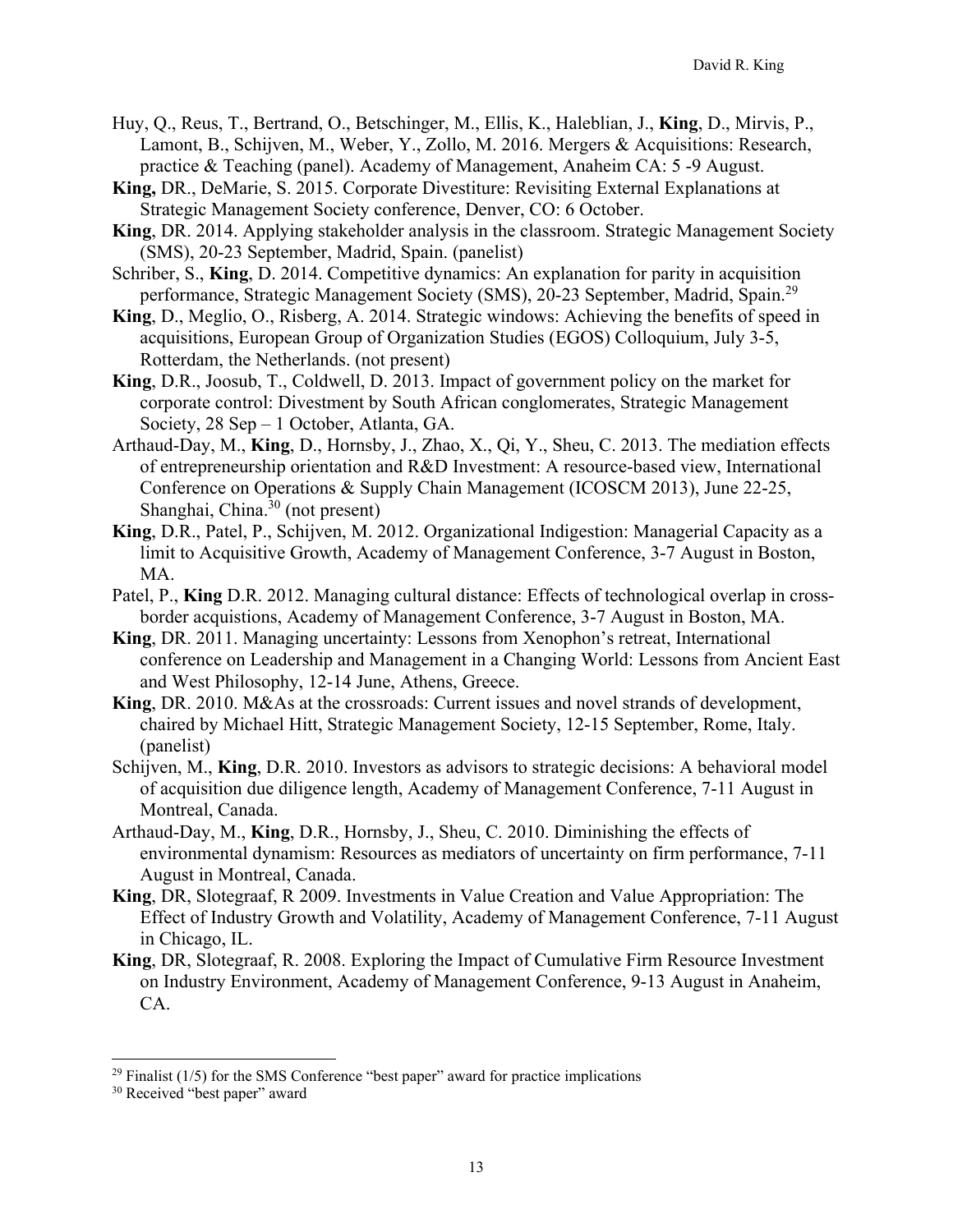- Cording, M., **King**, DR., Christmann, P. 2007. The Power of Feedback: Intermediate Goals as Mediators Of Integration Decisions And Acquisition Performance. Strategic Management Society 27th Annual International Conference, 14-17 Oct in San Diego, CA.<sup>31</sup>
- **King**, DR, Slotegraaf, R, Kesner, I. 2007. R&D Intensive Target Firms: Performance Implications of Firm Resource Interactions, Academy of Management Conference, 3-8 August in Philadelphia, PA.
- Cording, M., **King**, DR, Christman, P. 2006. Extending the Chain of M&A Relationships: Goals, Integration Processes & Performance Outcomes. Academy of Management Conference, 11- 16 August in Atlanta, GA.
- **King**, DR, Slotegraaf, R. 2005. Exploring industry implications of organizational learning. Academy of Management Conference, 8-11 August in Honolulu, HI.
- **King**, DR, Driessnack, JD. 2004. Competition and the Defense Industrial Base: A Case Study of Lockheed-Martin and the F/A-22 Raptor, Academy of Management Conference, 6-11 August in New Orleans, LA.
- **King**, DR, Driessnack, JD. 2004. A transaction cost economics perspective to make, buy, or ally decisions, Strategic Management Society 24<sup>th</sup> Annual International Conference, 31 Oct to 3 Nov in San Juan, Puerto Rico.
- **King**, DR, Driessnack, JD. 2004. Competition & the Defense Industrial Base: F/A-22 Case Study, Defense Economics Panel of Western Economic Association conference, 29 June to 3 July in Vancouver BC.
- **King**, DR, Adkins, D, Greiner, M. 2003. Exploring the Diversification Discount: Focusing on High-technology target firms, Strategic Management Society 23<sup>rd</sup> Annual International Conference, 9-12 November, in Baltimore, MD.
- Park, K, **King**, DR, Chaudhuri, S, Arikan A, Goulet, P. 2003. Integrating Disciplinary Perspectives on Fifth-wave M&A Research, The IASTED International Conference on Alliances, Mergers, & Acquisitions (AMA), 2-4 July in Banff, Alberta, Canada. (not present)
- **King**, DR. 2003. Exploring Competing Motivations Behind the Acquisition of High-Technology Targets, Academy of Management Conference, 4-6 August in Seattle, WA.
- **King**, DR, Slotegraaf, R, Kesner, I, Lenz RT. 2003. Complementary Resources and the Prediction of Post-acquisition Performance, Academy of Management Conference, 4-6 August in Seattle, WA.
- Heeley, M, **King**, DR, Covin, J. 2002. R&D Investment Level and Environment as Predictors of Firm Acquisition, Academy of Management Conference, 12 August in Denver, CO.
- **King**, DR. 2002. The State of Post-Acquisition Performance Literature: Where to from Here? Academy of Management Conference, 12 August in Denver, CO.
- **King**, DR, Dalton, D, Daily, C, Covin, J. 2002. Meta-analysis of Post-acquisition Performance: Value Creation or Destruction? Mergers and Acquisition Summit, 6-9 June in Calgary Alberta, Canada.
- **King**, DR. 1998. The Y-Chart: Statistical Process Control for Linear Regression of Economic Data, International Society of Parametric Analysis (ISPA) and Society of Cost Estimating (SCEA) Joint International Conference, June in Toronto, Canada.

National

<sup>&</sup>lt;sup>31</sup> One of five papers nominated for "Best Paper" award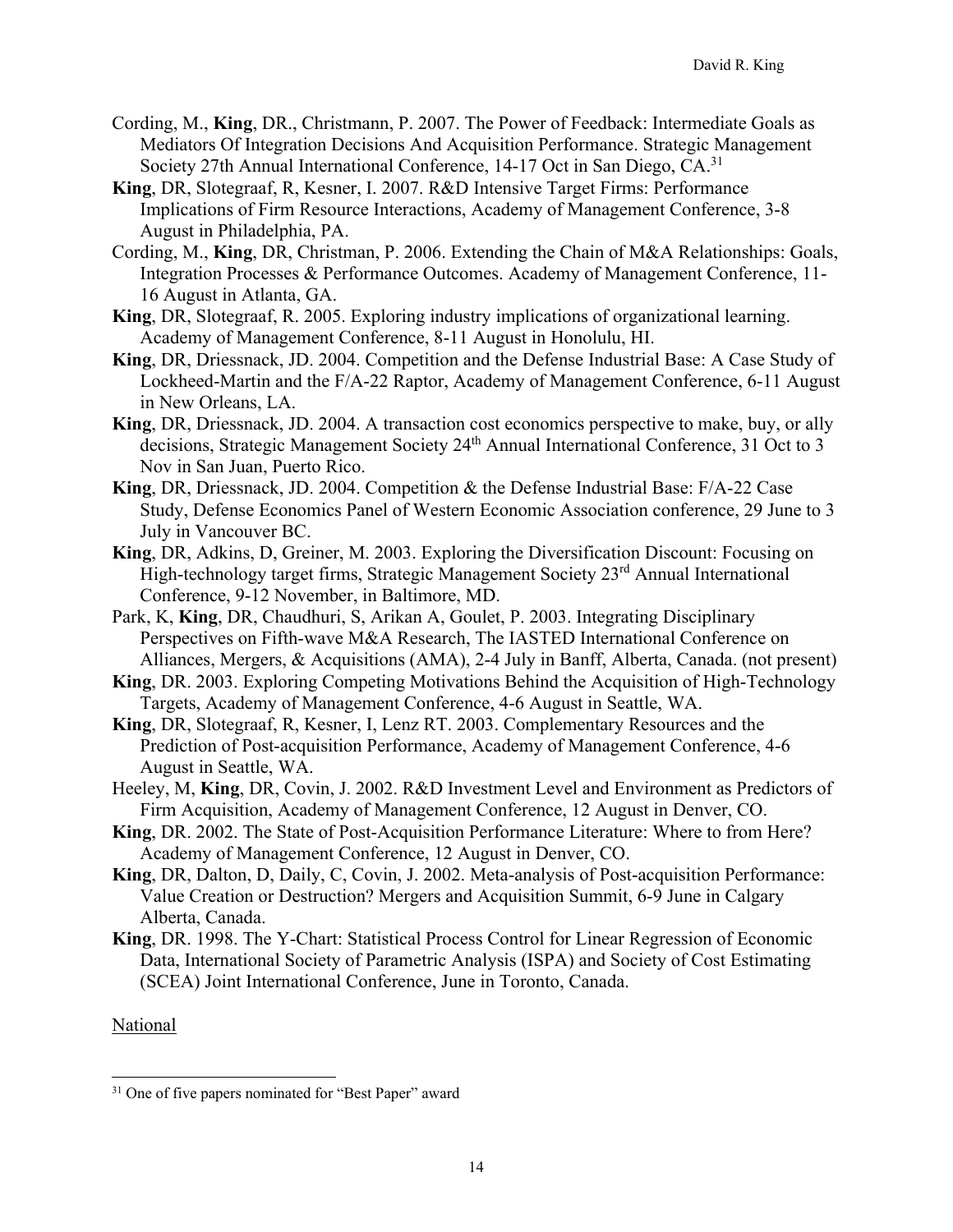- De Melo Galdino, K., **King**, DR., Gordon, J. 2020. The Impact of Distance on Cross-border Acquisition Outcomes: Revisiting the CAGE Framework. Southern Management Association Annual Meeting, October 20-24, St. Petersburg, FL.
- Amiri, S., **King**, DR, DeMarie, S. 2019. Divestment of Prior Acquisitions: The effect of Performance Volatility. Southern Management Association, 8-12 October, Norfolk, VA.
- Molina-Sieiro, G., Lamont, B., Ellis, K., De Melo Galdino, K., **King**, D., Gordon, J. 2019. When and Why Advisory Firms Help or Hurt Acquisition Performance: The Role of Contemporaneous Capital. Southern Management Association, 8-12 October, Norfolk, VA
- Amiri, S., **King**, DR. 2016. Competing Explanations of Acquisition Divestment, Southern Management Association, 25-29 October, Charlotte, NC.
- Brueller, N., **King**, D.R. Robotham, R. 2012. Competition in defense acquisition: A comparison of perspectives, Defense Acquisition University conference on Limits of Competition in Defense Acquisition, 18-19 September, Fort Belvoir, VA.<sup>32</sup>
- Patel, P., **King** D.R. 2012. Disciplining poor environmental management: Increased performance for green acquirers of dirty firms, Production and Operation Managment Society (POMS), 20-23 April in Chicago, IL.
- Pope, D, Tenney, C, Hudgens, B, **King**, DR. 2006. Performance Based Service Acquisition: A Quantitative Evaluation of Implementation Goals and Performance in the United States Air Force. Naval Post Graduate School Third Annual Acquisition Research Symposium, Monterey, California, May 17-18.
- **King**, DR, Jennings, WW. 2003. Impact of Augmenting Traditional Instruction, Academy of Financial Services Annual Meeting, 8-9 October in Denver, CO. (not present)
- Slotegraaf, R, **King**, DR. 2003. Do Resource-based Theories Influence Industry Attractiveness? AMA Winter Marketing Educators' Conference, 14-17 February in Orlando, FL. (not present)
- **King**, DR, Driessnack, J. 2002. Predicting Synergy from the Acquisition of High-technology Targets: Implications for Industrial Policy, 4th Joint ISPA/SCEA International Conference, 17-20 June in Orlando, FL.
- Green, SG, King, DR, Rappaport, N. 2000. Bringing Acquisition Reform Into Focus, 9<sup>th</sup> Annual Society of Cost Estimating and Analysis (SCEA) Conference, 13-16 June in Manhattan Beach, CA.
- Fraser, S, Jennings, WW, **King**, DR. 2000. Strategic Asset Allocation for Individual Investors: The Impact of the Present Value of Social Security Benefits, Academy of Financial Services National Conference, October in Seattle, WA. (not present)
- **King**, DR. 1998. Interpreting Shadows: Arms Control and Defense Planning in a Rapidly Changing Multi-Polar World, Lead Panel, Institute for National Security Studies 6th Annual Research Results Conference, 19-20 November at USAF Academy, Colorado.

## Regional

Amiri, S., **King**, DR, DeMarie, S., Brown, J. 2018. Portfolio Restructuring: A Study of Corporate Risk in Divestment of Prior Acquisitions. Midwest Strategy Meeting, Lincoln Nebraska.

<sup>32</sup> http://dau.dodlive.mil/2015/06/30/competition-in-defense-acquisition-a-comparison-of-perspectives/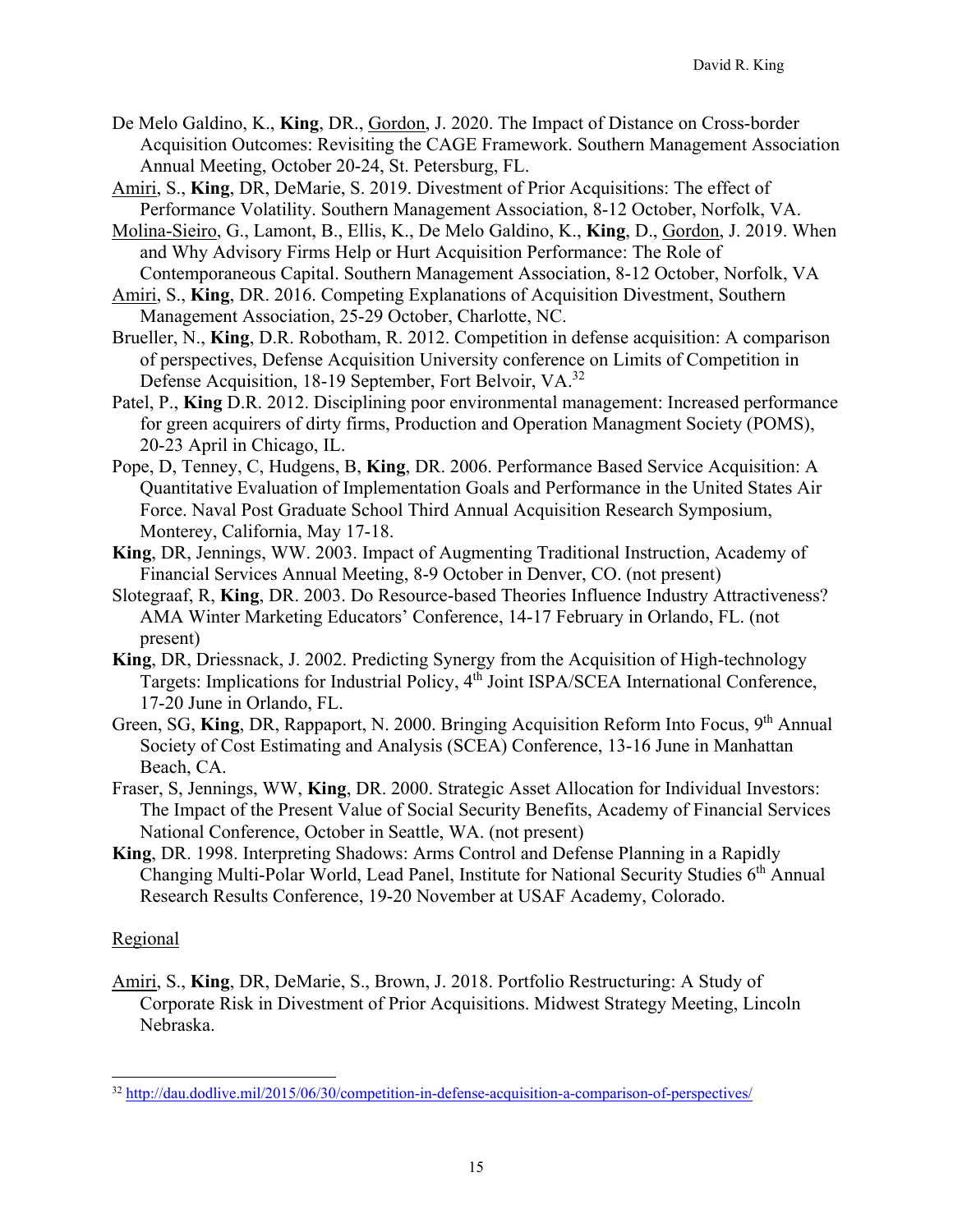- Amiri, S., **King**, DR, DeMarie, S. 2017. A review of corporate divestment antecedents and processes. Midwest Academy of Management, 20 October, Chicago, IL.
- Amiri, S., **King**, DR, DeMarie, S. 2017. A Review of Corporate Divestment Antecedents and Processes. 8th Annual Midwest Strategy Meeting, 8-9 June, Ames, IA.
- Amiri, S., **King**, DR. 2016. Competing Explanations of Acquisition Divestment, Midwest Academy of Management, 6-8 October, Fargo, ND.
- Amiri, S., **King**, DR. 2016. Competing Explanations of Acquisition Divestment. Midwest Strategy Meeting, 23-24 June, University of Kansas.
- **King**, DR, Covin, J.2002. Discontinued, R&D Intensive Firms: Resources for Sale? Midwest Academy of Management Conference, Indianapolis, IN: 18-20 April.
- **King**, DR, Jennings, WW. 2002. The Impact of Augmenting Traditional Instruction with Technology-based, Experiential Exercise," Midwest Academy of Management Conference, Indianapolis, IN: 18-20 April.
- **King**, DR, Jennings, WW. 1999. Impact of Personal Finance Pedagogy on College Student Learning, 41<sup>st</sup> Mountain Plains Conference, San Diego, CA: 14-16 October.
- Fraser, S, Jennings, WW, **King**, DR. 1999. Quantifying the Value of Social Security Benefits, 41st Mountain Plains Conference, San Diego, CA: 14-16 October.
- **King**, DR. 1999. Technology Diffusion in the Aircraft Industry, 41<sup>st</sup> Mountain Plains Conference, San Diego, CA: 14-16 October.
- **King**, DR, Strbiak, C, Jennings, WW. 1999. Encouraging Active Student Learning: Making Investing Relevant and Real, 1<sup>st</sup> Annual Pikes Peak Educational Innovations and Research Symposium, USAF Academy, CO: 20-22 January.

#### *Invited Presentations*

- **King**, D. Keynote presentation: Acquisitions & Agency. Spring Week Summit, organized by M&A Review and Lancaster University, 31 March 2022. (Teams)
- **King**, D. Performing Meta-analysis for Roundtable on Methods, MCI Management Center, 29 May 2018.
- **King**, D. International research collaboration, University of Barcelona, 24 April 2018.
- **King,** D. Cross-border acquisitions. R&D snack, MCI Management Center, 18 April 2018.
- **King**, D. Dissertation Research. University of Innsbruck, doctoral seminar, 17 May 2017. (Skype)
- **King**, D. Competitor Reactions as an Explanation of Lower Acquisition Performance. University of Hong Kong, China. 13 March 2017.
- **King**, D. "What can M&A Research Tell Managers". Annual Experts Meeting, Innsbruck, Austria: 22 October 2016.
- **King**, D. "Inside Out: Evaluating and Executing the Deal." Iowa M&A conference hosted by Faegre Baker Daniels LLP in Des Moines, IA: 4 August 2016.
- **King**, D. "Importance of Culture" to Iowa State University's Society for Human Resource Management, Ames, IA: 14 January 2016.
- **King,** D. "M&A and Growth" at Management Center Innsbruck, Innsbruck University, Austria: 16-17 October 2015.
- **King**, D. 2015. "Factors making M&A transactions more or less successful" at Iowa M&A conference hosted by Faegre Baker Daniels LLP in Des Moines on 6 August 2015.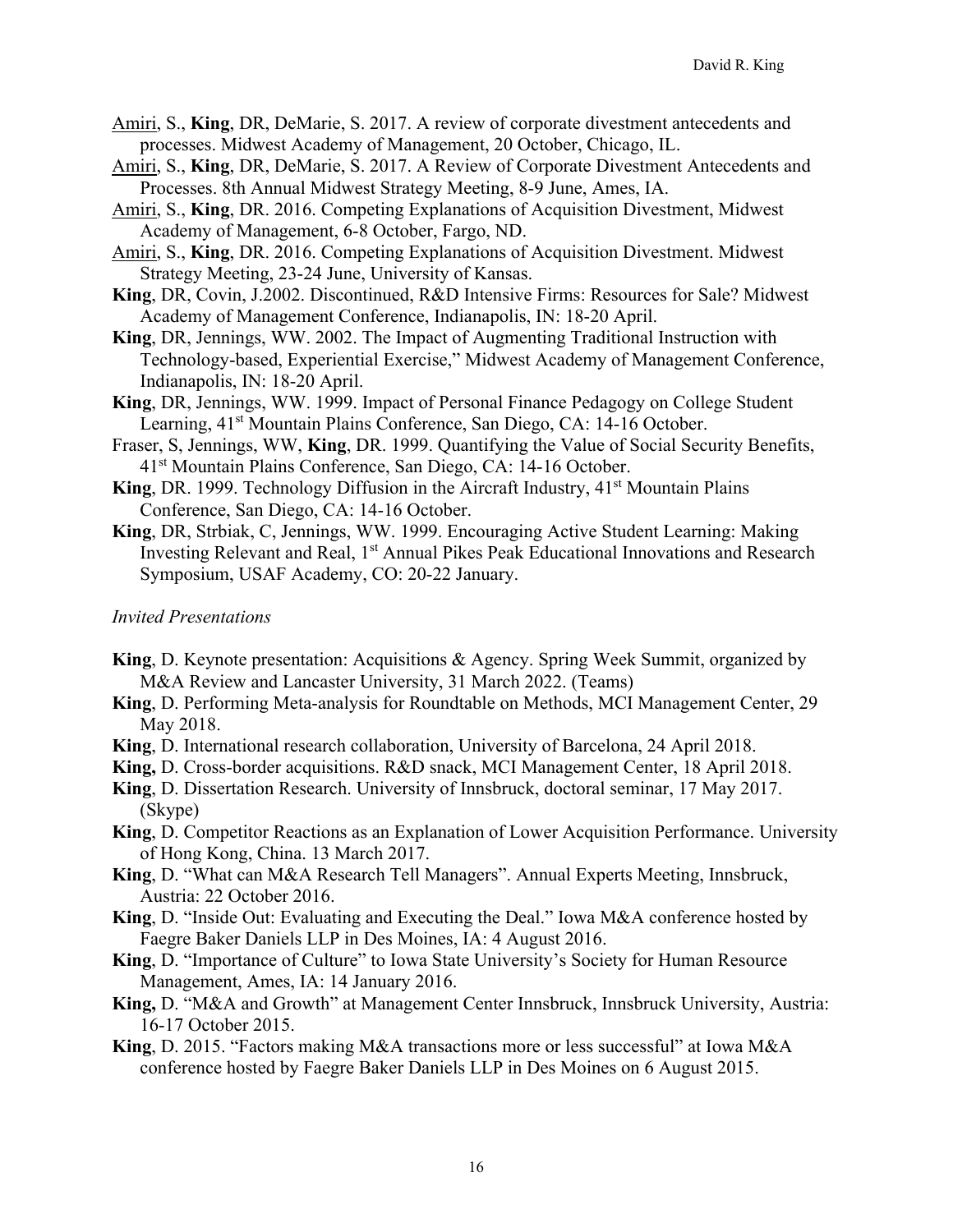- **King**, D. "A competitive dynamics perspective on acquisition performance," at University of Illinois Urbana-Champaign: April 16, 2015.
- **King**, D. Keynote presentation. Macro and micro foundations of acquisitions in high-tech industries, Tel Aviv University, Israel, 14 December 2014.
- **King**, D. "Organizational learning and ambidexterity in cross-border, high-technology acquisitions" Copenhagen Business School: 19 June, 2014.
- **King**, D. "Business of Defense" at Milwaukee Business Expo. Milwaukee, WI: May 17, 2012.
- **King**, D. "Managing cultural distance: Effects of technological coherence and diversity in crossborder acquisitions" at University of Illinois Urbana-Champaign: September 30, 2011.
- **King**, D. "Business of Defense" at B2Gconnect Conference. Milwaukee, WI: June 29, 2011
- **King**, D. Investors as strategic advisors to acquisitions and value implications of integration planning length" University of Wisconsin-Milwaukee: 7 October, 2010.
- **King**, D. "Business of Defense" at Columbus, Ohio Community Capital Development Center: August 13, 2010
- **King**, D. "Business of Defense" at Lawrence County, Ohio Chamber of Commerce: June 30, 2010
- **King**, D. "Business of Defense" at Dayton, Ohio Entrepreneurship Center: May 7, 2010

#### *Media coverage*

- SeedSpark. 2021. The World of Mergers & Acquisitions in Business: https://podcasts.google.com/feed/aHR0cHM6Ly9hbmNob3IuZm0vcy8xNDkzOWIwOC9wb 2RjYXN0L3Jzcw/episode/MjU0MjMyMDMtNWJhMS00Nzc3LTk5MmEtZmEwY2I2ZWV iY2E3?hl=en&ved=2ahUKEwiGlaz\_68fvAhUxo1kKHQi6AKUQjrkEegQICBAH&ep=6
- MADiscover. 2020. The Strategic Fit Conundrum: Strategic Screening instead of Strategic Squeezing: https://www.madiscover.com/webinarstrategicfit
- CultureIQ. 2020. The Chill of Competition: Why office rivalry is risky: https://cultureiq.com/blog/the-chill-of-competition-why-office-rivalry-is-risky/
- KornFerry. 2020. Playing offense against COVID. https://www.kornferry.com/insights/briefingsmagazine/issue-44/playing-offense-against-covid
- ABC 6. 2020. Mnuchin promises audit of larger PPP loans as new wave of applications swamps system: https://abc6onyourside.com/news/nation-world/mnuchin-promises-audit-of-largerppp-loans-as-new-wave-of-applications-swamps-system
- NPR. 2016. Why You Should Care About 'Big Ag' Companies Getting Even Bigger: https://www.kunc.org/business/2016-11-02/why-you-should-care-about-big-ag-companiesgetting-even-bigger
- NPR. 2015. Dow DuPont Merger Potentially Good for Ag? https://www.iowapublicradio.org/agriculture/2015-12-11/dow-dupont-merger-potentiallygood-for-ag

Research Grants:

- 2018, Florida State University, Provost's foreign travel grant \$1,500
- 2018, Fulbright Fellowship (\$20,000) to study in Austria at MCI Management Center, Innsbruck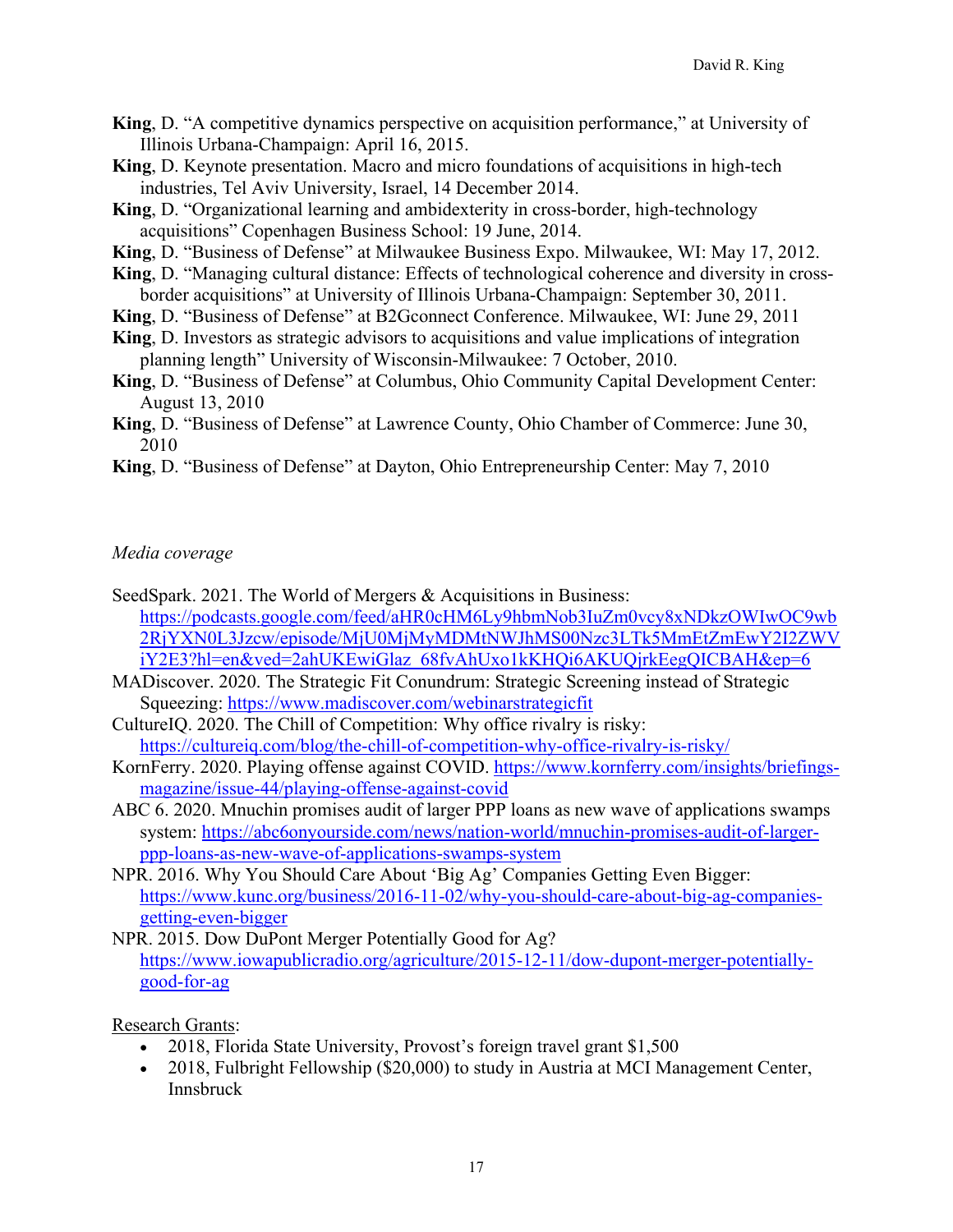- 2017, Florida State University, Provost's travel grant \$1,000
- 2016, Iowa State University, Faculty Senate, Foreign Travel Grant \$1,027
- 2014, Principal Financial Faculty Professional Development Grant 1,250 Helped to pay for travel to an international conference to make the keynote address
- 2014, Iowa State University, Faculty Senate, Foreign Travel Grant \$1,049 Helped to pay for travel to an international conference
- 2010, Marquette University, Graduate School, faculty development grant \$700 Helped to pay for travel to an international conference
- 2003, Office Secretary of Defense: Industrial Policy \$10,000 The objective of this project was to assess the health of the defense industrial base by reviewing Federal Acquisition Regulation (FAR) profit policy on rationalization and the impact of defense industry consolidation on competition.
- 2002, Defense Acquisition University \$5,000 The objective of this project was to examine the impact of mergers and acquisitions on the defense industry and summarize implications for industrial policy.
- 2001, Institute for National Security Studies \$1,500 The objective of this project was to examine conditions where acquisition of hightechnology targets increases an acquirer's post-acquisition performance.
- 2000, Indiana University \$5,000 This grant obtained data on acquisitions completed during the 1990s from Standard & Poor's.
- 2000, Institute for National Security Studies \$1,500 The objective of this project was to review the impact of government policy on innovation and technology transfer.
- 1999 and 2000, Defense Systems Management College \$2,500 The objective of this project was to review the history of procurement reform in the Air Force, since it became a separate service.
- 1999, Institute for National Security Studies \$1,620 The objective of this project was to develop a better understanding of how the Information Age is impacting arm control efforts.
- 1998, Institute for National Security Studies \$2,000
	- The objective of this project was to consider new paradigms for Arms Control, and supporting Defense Planning policies in a rapidly changing multi-polar global environment.

## **TEACHING**

I have a breadth of experience teaching traditional, hybrid and online courses at different institutions.

Positions:

| • Higdon Professor of Management, Florida State University            | $2021 -$      |
|-----------------------------------------------------------------------|---------------|
| • Chair, Department of Management, Florida State University (tenured) | $2017 - 2021$ |
| • Fulbright Scholar, MCI Management Center, Innsbruck, Austria        | $2018 - 2018$ |
| • Associate Professor, Iowa State University (tenured 2015)           | $2013 - 2017$ |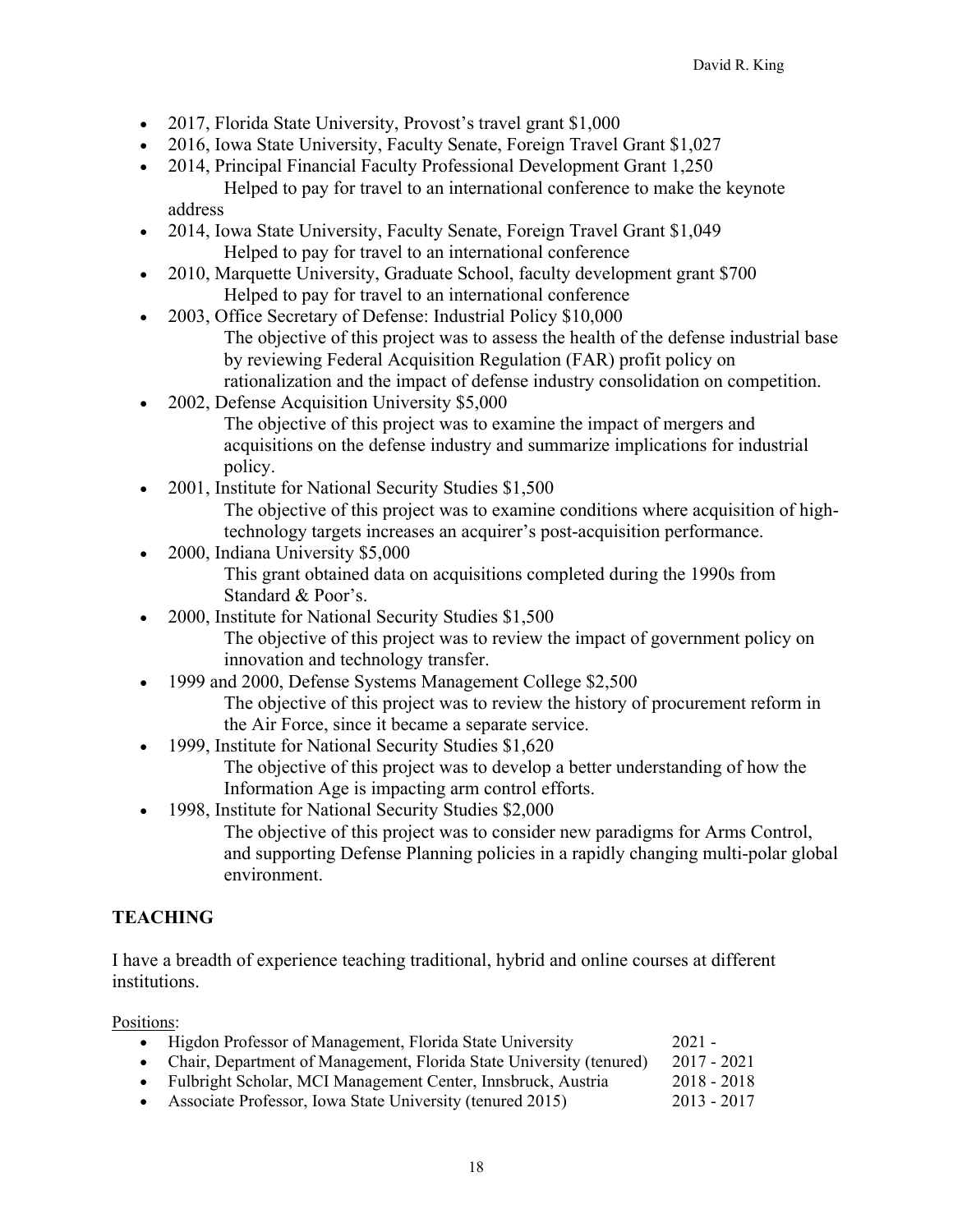| Associate Professor, Marquette University (tenured 2013)     | $2010 - 2013$ |
|--------------------------------------------------------------|---------------|
| Adjunct Faculty, U.S. Army Command and General Staff College | 2011-2012     |
| <b>Adjunct Faculty, Capella University</b>                   | $2005 - 2006$ |

- 
- Adjunct Associate Professor, Air Force Institute of Technology (AFIT) 2003 2006<br>• Assistant Professor of Management, United States Air Force Academy 1999 2000 • Assistant Professor of Management, United States Air Force Academy
- Instructor of Management, United States Air Force Academy 1998 1999

### Courses:

| $\bullet$ | <b>MAN 5721</b>  | <b>Strategy and Business Policy</b>                    |                  | 2022 (Summer) |
|-----------|------------------|--------------------------------------------------------|------------------|---------------|
| $\bullet$ | <b>MAN 4605</b>  | Cross-cultural Management                              | (17 students)    | 2022 (Spring) |
| $\bullet$ | <b>MAN 4605</b>  | Cross-cultural Management (online)                     | (50 students)    | 2022 (Spring) |
| $\bullet$ | <b>MAN 4905</b>  | Independent Study-Role of Manager                      | (2 students)     | 2021 (Fall)   |
| $\bullet$ | <b>MAN 4605</b>  | Cross-cultural Management (online)                     | $(67$ students)  | 2021 (Fall)   |
| $\bullet$ | <b>MAN 4905</b>  | Independent Study-Role of Manager                      | (2 students)     | 2021 (Summer) |
| $\bullet$ | <b>MAN 5721</b>  | <b>Strategy and Business Policy (remote)</b>           | (144 students)   | 2021 (Summer) |
| $\bullet$ | <b>MAN 6932</b>  | Seminar in Strategic Management                        | (4 students)     | 2021 (Spring) |
| $\bullet$ | <b>MAN 4605</b>  | Cross-cultural Management                              | (71 students)    | 2020 (Fall)   |
| $\bullet$ | <b>MAN 4441</b>  | Negotiation & Conflict Management                      | (50 students)    | 2020 (Fall)   |
| $\bullet$ | <b>MAN 4905</b>  | Independent Study-Role of Manager                      | (1 student)      | 2020 (Fall)   |
| $\bullet$ | <b>MAN 5721</b>  | <b>Strategy and Business Policy (remote)</b>           | (14 students)    | 2020 (Summer) |
| $\bullet$ | <b>MAN 4905</b>  | Independent Study-Role of Manager                      | (3 students)     | 2020 (Summer) |
| $\bullet$ | <b>MAN 5721</b>  | Strategy and Business Policy (online)                  | (57 students)    | 2020 (Spring) |
| $\bullet$ | <b>MAN 5721</b>  | Strategy and Business Policy (online)                  | (45 students)    | 2019 (Fall)   |
| $\bullet$ | <b>MAN 4905</b>  | Independent Study-Role of Manager                      | (2 students)     | 2019 (Fall)   |
| $\bullet$ | <b>MAN 5721</b>  | Strategy and Business Policy (F2F)                     | (5 students)     | 2019 (Summer) |
| $\bullet$ | <b>MAN 4905</b>  | Independent Study-Role of Manager                      | (3 students)     | 2019 (Summer) |
| $\bullet$ | <b>MAN 6932</b>  | Seminar in Strategic Management                        | (2 students)     | 2019 (Spring) |
| $\bullet$ | <b>MAN 4905</b>  | Independent Study-Role of Manager                      | (3 students)     | 2019 (Spring) |
| $\bullet$ | <b>MAN 4720</b>  | Strategic Management (online)                          | $(130$ students) | 2018 (Fall)   |
| $\bullet$ | <b>MAN 4905</b>  | Independent Study-Role of Manager                      | $(1$ student)    | 2018 (Spring) |
| $\bullet$ | $IBM-M-2$        | Mergers and Acquisitions (part-time MBA)               | (33 students)    | 2018 (Spring) |
| $\bullet$ | $IBM-M-2$        | Mergers and Acquisitions (full-time MBA)               | (41 students)    | 2018 (Spring) |
| $\bullet$ | <b>IFLV6559</b>  | <b>Strategic Management</b>                            | (36 students)    | 2018 (Spring) |
| $\bullet$ | <b>MAN 4905</b>  | Independent Study-Role of Manager                      | (1 student)      | 2017 (Fall)   |
| $\bullet$ | <b>MAN 4905</b>  | <b>Independent Study-Strategy</b>                      | (1 student)      | 2017 (Fall)   |
| $\bullet$ | <b>MAN 4720</b>  | Strategic Management (online)                          | (130 students)   | 2017 (Fall)   |
| $\bullet$ | <b>MAN 4905</b>  | Independent Study-Role of Manager                      | (1 student)      | 2017 (summer) |
| $\bullet$ | <b>MGT 478</b>   | Strategic Management                                   | 15 Sections      | 2013-2017     |
| $\bullet$ | <b>MGT 590</b>   | <b>Independent Study</b>                               | (1 student)      | 2016 (summer) |
| $\bullet$ | MGT 605x         | Strategic Management and Entrepreneurship              | 1 Section        | 2015          |
| $\bullet$ | <b>MGT 590</b>   | <b>Independent Study</b>                               | (1 student)      | 2015 (summer) |
| $\bullet$ | <b>BUAD 2000</b> | Applied Global Business Learning-El Salvador 1 Section |                  | 2013          |
| $\bullet$ | <b>BUAD 6695</b> | <b>Independent Study</b>                               | (1 student)      | 2013 (Spring) |
| $\bullet$ | <b>MANA 6240</b> | Strategic Management (MBA)                             | 8 Sections       | 2011-2013     |
| $\bullet$ | <b>EXBU 6640</b> | Strategic Management (eMBA)                            | 2 Sections       | 2011-2012     |
| $\bullet$ | <b>MANA 4101</b> | <b>Strategic Management</b>                            | 4 Sections       | 2010-2011     |
| $\bullet$ | <b>BUS 3010</b>  | Fundamentals of Mgt and Leadership                     | 3 Section        | 2005-2006     |
| $\bullet$ | <b>MGT 210</b>   | Introduction to Management                             | 18 Sections      | 1998-2000     |
| $\bullet$ | <b>MGT 345</b>   | Organizational Theory                                  | 4 Sections       | 1999          |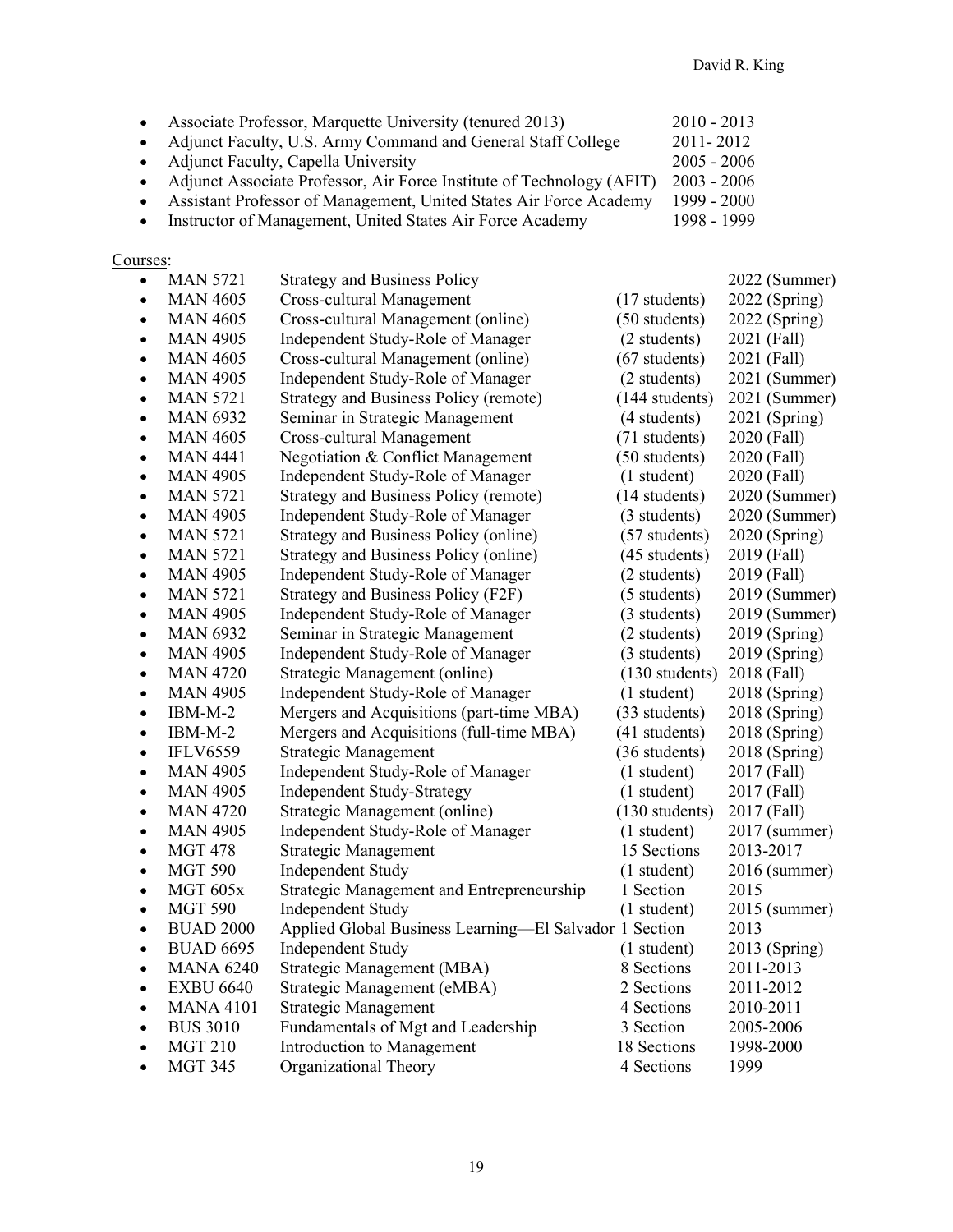## Professional Development:

- 2019 Participated in Florida University System's Department Chairs Workshop conducted by the Institute for Academic Leadership (Spring session)
- 2018-2019 Participated in Florida State University leadership program
- 2017 Participated in Florida University System's Department Chairs Workshop conducted by the Institute for Academic Leadership (Fall session)
- March 2015: One of a dozen faculty nationally invited to a Wiley EdTechFocusGroup to discuss Strategic Management texts and current teaching tools
- September 2014: Panelist for workshop on teaching stakeholder theory at Strategic Management Society annual conference
- February 2012: Attended CELT workshop on Captivating Capstone Courses
- April 2011: Attended Harvard's Art & Craft of Discussion Leadership training
- April 2011: Attended workshop on designing effective assignments by John Bean the author of: "Engaging Ideas: The Professor's Guide to Writing, Critical Thinking, and Active Learning in the Classroom."
- October 2011: Attended seminar on effective classroom discussions

Research Supervision:

- External Committee member: Dissertation by Sanghyun (Abe) Park at Alabama University. Proposal defense March 2022. Title: A Review and Assessment of the Unique Resource Dependence Relationships between Business and Government in the Defense Industry
- Dissertation Committee. Gonzalo Molina-Sieiro. Proposal defense May 2020; graduated Spring 2021. Title: The Influence of TMT Cultural Distance in the Completion of Crossborder Acquisitions.
- External Committee member: Dissertation by Kris Irwin at Alabama University. Proposal defense Fall 2018; graduated Spring 2020. Title: A Mismatch between Theory and Practice? The Role of Mergers and Acquisitions (M&A) Motives and Measures of Performance.
- Co-Chair: Dissertation by Sina Amiri at Iowa State University. Proposal defense Spring 2017; graduated Spring 2019. Title: Strategic Restructuring: Study of Divestitures and Acquisitions.
- Reviewer: Master Thesis by Chantal Marie Schaefers at MCI Management Center. Defended Fall 2019.
- External Reviewer: Dissertation by Mai Anh Dao at University of Innsbruck (Austria) on: Creating value through acquisitions—Integrating strategic, organizational and procedural perspectives. Defended 3 Feb 2017.
- External Reviewer: Dissertation defense by Daojuan Wang at Aalborg University (Denmark) on: Cross-border acquisitions: Towards an integrative framework for explaining performance. Defended 9 March 2016
- Doctoral student mentor (2014-2015): Included student in research and directed research
- Thesis Committee, 2012: Predator and Reaper Program Transition to a Traditional Program, Rojan Robotham (U.S. Army Command and General Staff College)
- Dissertation Committee, 2007: Supply Chain Management, Jay Chance (Capella University)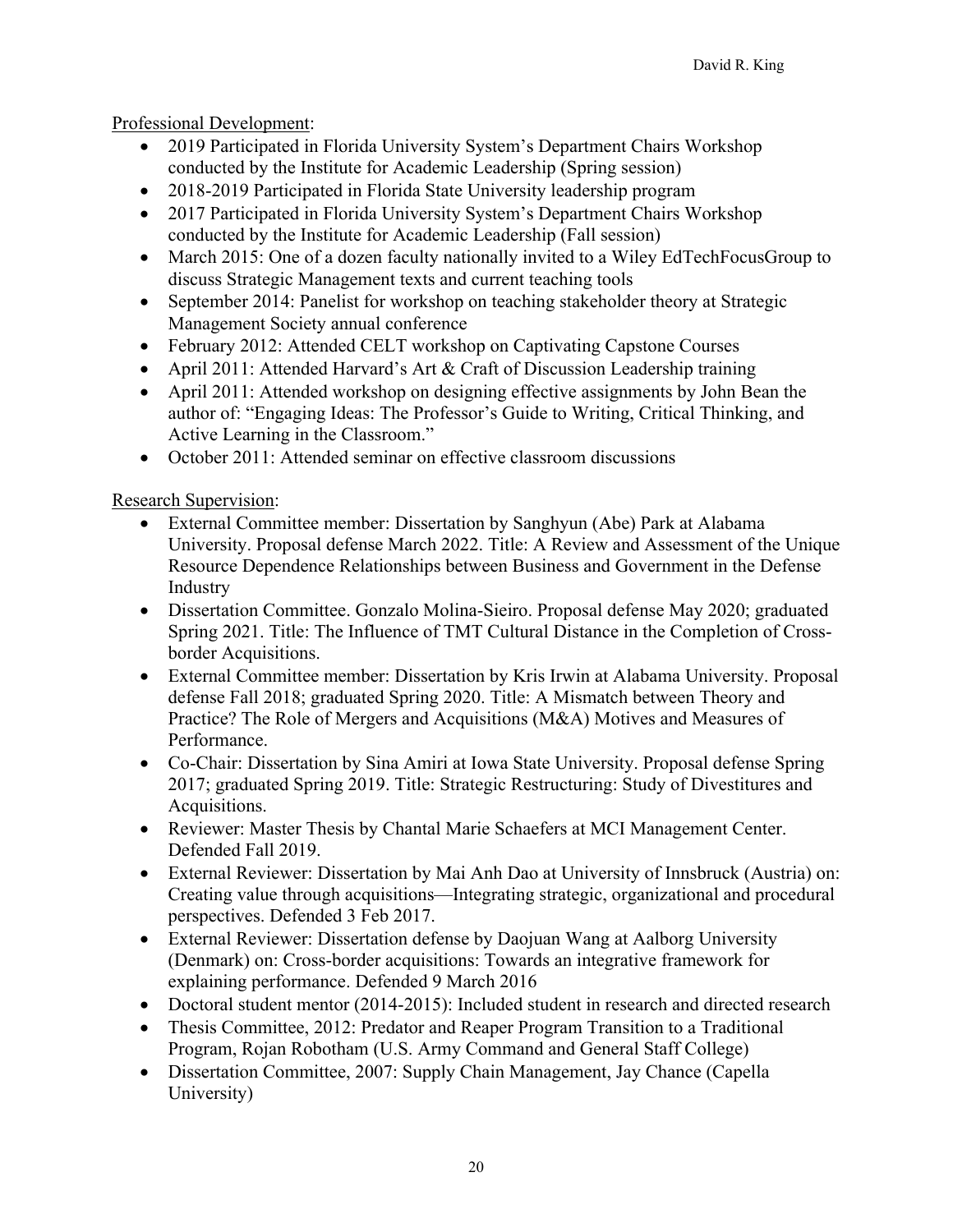- Thesis Committee, 2006: Private sector versus organic repair, Robert Studley (AFIT)
- Thesis Committee, 2005: Performance Based Service Acquisition (PBSA): A Quantitative Evaluation of PBSA Implementation Goals and Performance in the United States Air Force, Dylan Pope (AFIT)
- Thesis Committee, 2004: Establishing a foundation to capture the Cost of Oversight for a Major Defense Program within the Information Technology (IT) Acquisition Community, Monroe Neal, Jr. (AFIT)
- Thesis Committee, 2004: Establishing a Framework for the Oversight of Major Defense Acquisition Programs--A Historical Analysis, Diane Kuderik (AFIT)
- Thesis Committee, 2004: Comparative Analysis on the Cost of Oversight for the New National Security Space Acquisition Policy—A Delphi Method Approach, Darrin DeReus (AFIT)
- Thesis Committee, 2004: A Comparative Analysis of the Cost of Oversight of Major Defense Acquisition Programs Strictly Under the Direction of the Department of Defense 5000 Series of Instructions, Gary Rousseau (AFIT)
- Thesis Sponsor and Principal Advisor, 2003: Exploring the Diversification Discount: A Focus on High-Technology Target Firms, Donald Adkins (AFIT)

# **SERVICE**

National

- 2022-2024: Fulbright Scholar Alumni Ambassador
- 2022-2023: Strategic Management Society, Representative at large for Teaching and Learning community
- 2020: Reviewer of papers nominated to receive the Strategic Management Society (SMS) Research Methods Paper Prize
- 2019: Member of Fulbright Regional Peer Review Committees for Business and Communication
- 2018: Member of 2018 Fulbright Regional Peer Review Committee for Austria
- 2014-2016: Strategic Management Society, Program Chair for Teaching and Learning community

Editorial Boards

- 2020-2023: *Journal of Management Studies*, editorial board (3rd term)
- 2020: *Journal of Education for Business* (1<sup>st</sup> term)
- 2017-2020: *Journal of Management*, editorial board (2<sup>nd</sup> term)
- 2017-2020: *Long Range Planning*, editorial board
- 2016-2019: *Journal of Management Studies*, editorial board (2<sup>nd</sup> term)
- 2015-2017: *Journal of Management*, editorial board
- 2014-2016: *Africa Journal of Management*, editorial board
- 2014-2017: *Canadian Journal of Administrative Sciences*, editorial board
- 2012-2015: *Journal of Management Studies*, editorial board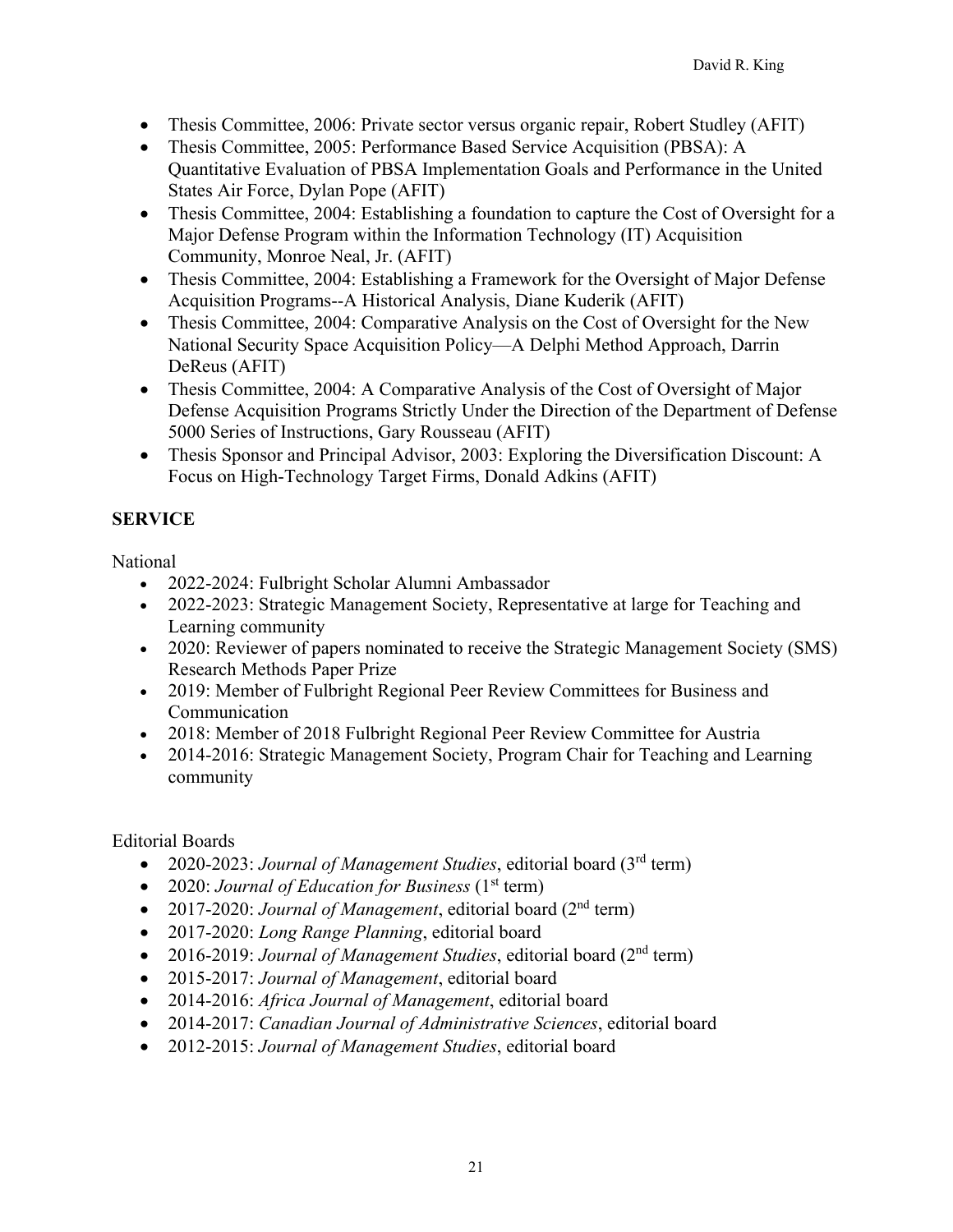Journal Guest Editor

- 2014-2016: Guest editor for *Long Range Planning* "special issue" on the strategic management of dynamic growth with Janne Tienari and Giovanni (Giambattista) Dagnino
- 2002: Guest Editor for *Journal of Cost Analysis and Management* "Special Issue" on the relationship between cost analysis and program management with Steve Green and Mike Greiner

Ad Hoc Reviewer (alphabetical order by year)

- 2022*: European Management Journal, Journal of Education for Business, Sage Open*
- 2021*: European Management Journal, Strategic Management Journal, Journal of Education for Business, Long Range Planning, International Journal of Project Management, Journal of Business Ethics, Entrepreneurship Theory & Practice, Africa Journal of Management, Journal of Engineering and Technology Management, R&D Management*
- 2020*: European Management Journal, International Journal of Technology Management, Journal of Banking and Finance; Africa Journal of Management, Journal of Education for Business, Journal of Business Research, Strategic Management Journal*
- 2019: *British Journal of Management, Human Resource Management, International Business Review, Journal of Engineering and Technology Management, R&D Management, Journal of Business Ethics*
- 2018: *R&D Management, British Journal of Management, Eurasian Business Review, Business Horizons, Journal of Business Ethics, Journal of Business Research, Eurasian Business Review, European Management Review*
- 2017: *International Business Review, R&D Management, Journal of Business Research*
- 2016: *Academy of Management Journal*, *International Business Review*, Israel Science Foundation (ISF), *Journal of Business Research*, *R&D Management, European Management Review, Long Range Planning*
- 2015: *Academy of Management Journal, Canadian Journal of Administrative Sciences*<sup>33</sup>, *European Management Review, Journal of Management*, *Journal of Management Studies*, *International Business Review,* and *Long Range Planning*
- 2014: *Canadian Journal of Administrative Science*, *European Management Review*, *Human Resource Management*, *International Business Review*, *Journal of Management, Journal of Management Studies, Long Range Planning, and Journal of Engineering Technology Management*
- 2013: *Human Resource Management*, *International Business Review, and R&D Management*
- 2012: *Asia Pacific Management Review, Journal of Management Studies*, *Long Range Planning, R&D Management*, and *Strategic Management Journal*
- 2011: *Journal of Management Studies (x2)*, *Organization Science, and Scandinavian Journal of Management*
- 2010: *Academy of Management Journal* and *Journal of Management Studies*

<sup>&</sup>lt;sup>33</sup> Recognized as outstanding reviewer for 2015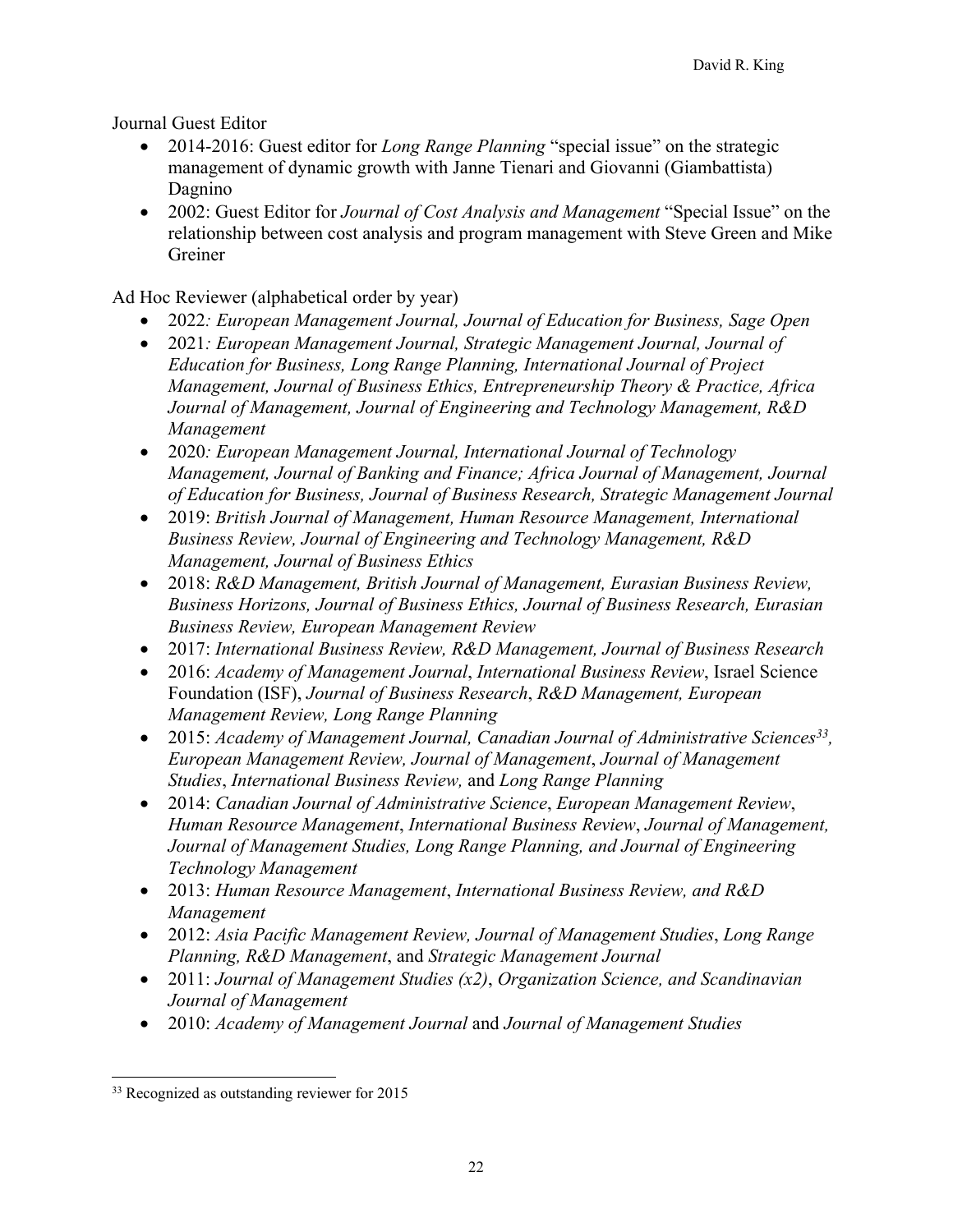- 2009: *Academy of Management Journal, Journal of Management Studies, and Organization Science*
- 2008: *Academy of Management Journal*
- 2006: *Academy of Management Journal and Organization Science*
- 2005: *Journal of Management and Management Science,*
- 2004: *Academy of Management Journal and Journal of Management*
- 2003: *Academy of Management Journal*

Conference Reviewer

- 2022: Academy of Management (ENT&  $STR^{34}$ ), Strategic Management Society (Methods, Competitive Strategy, Corporate Strategy), European Academy of Management (EURAM)
- 2021: Academy of Management (ENT&  $STR^{35}$ ), Strategic Management Society (Methods, Competitive Strategy, Corporate Strategy), European Academy of Management (EURAM)
- 2020: Academy of Management (ENT &  $STR^{36}$ ), Strategic Management Society (Methods, Competitive Strategy, Corporate Strategy), European Academy of Management (EURAM), Southern Management Association
- 2019: Academy of Management (ENT& STR), Strategic Management Society (Competitive Strategy, Methods, Teaching), Southern Management Association; European Academy of Management (EURAM); SMS special conference designing the future (Berkeley)
- 2018: Academy of Management (STR), Strategic Management Society, Southern Management Association, European Management (EURAM), SMS Frankfurt special conference
- 2017: Academy of Management (BPS & ENT), Strategic Management Society, Southern Management Association
- 2016: Academy of Management (BPS & ENT), Strategic Management Society Rome Special Conference, Strategic Management Society, Midwest Academy of Management (strategy)
- 2015: Academy of Management (BPS), Strategic Management Society, Southern Management Association
- 2014: Academy of Management (BPS); Strategic Management Society, Southern Management Association
- 2013: Academy of Management (BPS & Entrepreneurship), Southern Management Association conference
- 2012: Academy of Management (BPS)
- 2011: Academy of Management (BPS)
- 2010: Academy of Management (BPS)
- 2009: Academy of Management (BPS)
- 2008: Academy of Management (BPS)

<sup>&</sup>lt;sup>34</sup> Business Policy and Strategy (BPS) division renamed as Strategy (STR) division

<sup>&</sup>lt;sup>35</sup> Business Policy and Strategy (BPS) division renamed as Strategy (STR) division

<sup>&</sup>lt;sup>36</sup> Business Policy and Strategy (BPS) division renamed as Strategy (STR) division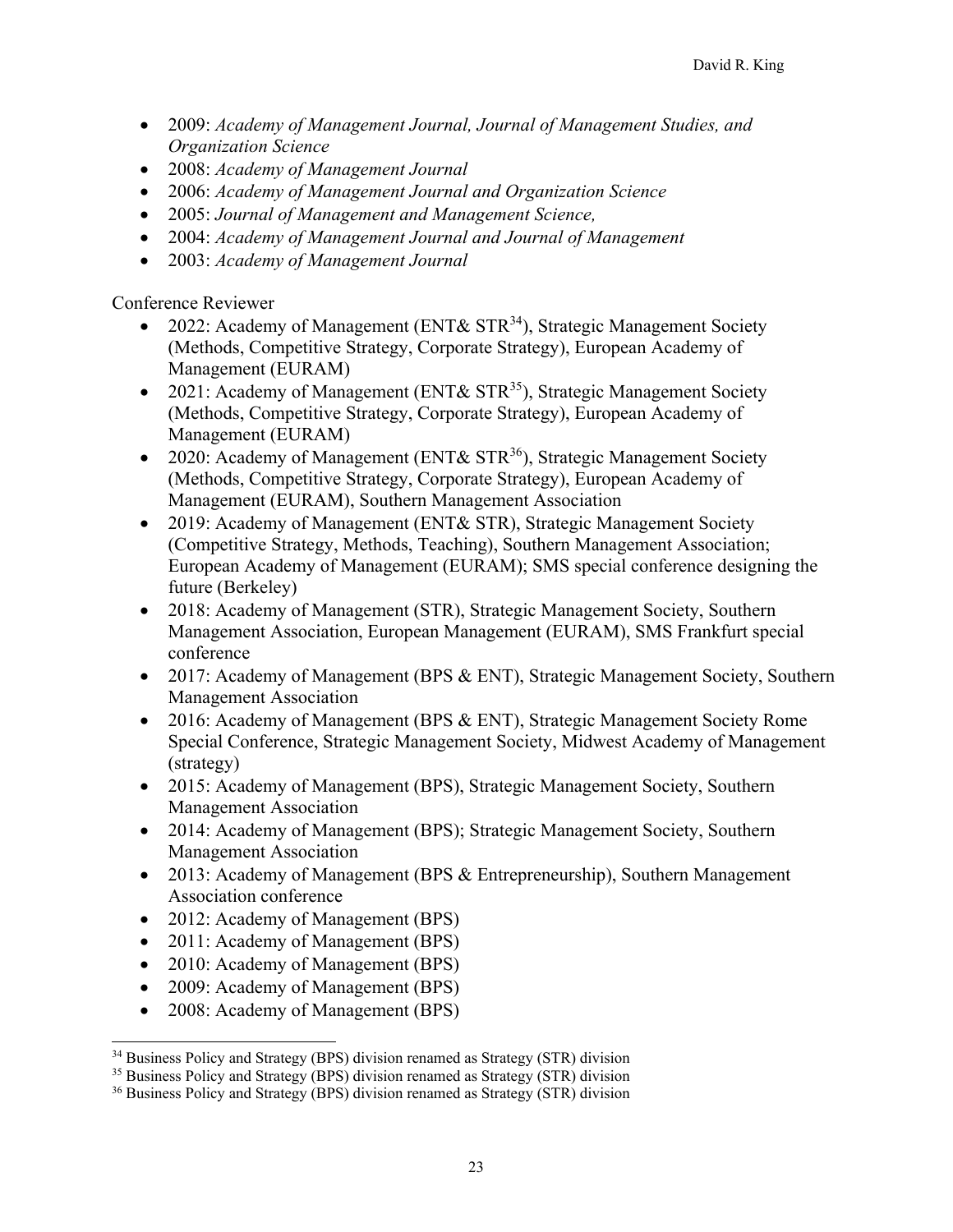- 2007: Academy of Management (BPS)
- 2006: Academy of Management meeting (BPS and TIM)
- 2005: Academy of Management meeting (BPS), Southern Management Association
- 2004: Academy of Management meeting (BPS), Midwest Academy of Management
- 2003: The IASTED International Conference on Alliances, Mergers, & Acquisitions (AMA), Academy of Management meeting (BPS and TIM), Midwest Academy of Management Conference
- 2002: Academy of Management meeting (BPS and TIM), Midwest Academy of Management meeting
- 2001: Academy of Management Conference (OMT and TIM)

## Conference Service

| Reviewer: Strategic Management Society's 2020 conference "research methods" paper prize        |
|------------------------------------------------------------------------------------------------|
| Conference Co-Chair: Midwest Strategy Meeting, Iowa State University, 8-9 June 2017.           |
| Chair: Teaching interest group panel on "Big Questions in Strategy Education Research"         |
| Strategic Management Society, 17-20 September 2016, Berlin.                                    |
| Panelist: Business Policy and Strategy workshop on "Mergers & Acquisitions: Research,          |
| Practice & Teaching" at Academy of Management Meeting, Anaheim CA: 5-9 August 2016.            |
| Chair: Business Policy and Strategy session on Interdisciplinary Perspectives on Innovation at |
| Academy of Management Meeting, Anaheim CA: 5-9 August 2016.                                    |
| Discussant: Entrepreneurship session at Academy of Management Meeting entitled                 |
| Entrepreneurship Literature Review 1, Anaheim CA: 5-9 August 2016.                             |
|                                                                                                |
| Chair: Business Policy and Strategy session at 2015 Academy of Management Meeting on           |
| experience transfer in mergers and acquisitions                                                |
| Chair: Teaching Community session at 2015 Strategic Management Society on teaching             |
| challenges: Ask the experts                                                                    |
| Panelist: Panelist for Corporate Strategy Paper Development Workshop on Acquisition            |
| Strategies and Programs at Strategic Management Society conference, Denver, Co: 3 October      |
| 2015.                                                                                          |
| Facilitator: Business Policy and Strategy session at 2012 Academy of Management Meeting on     |
| Competitive Heterogeneity and Resources                                                        |
| Discussant: Entrepreneurship session at 2011 Academy of Management Meeting on                  |
| entrepreneurship analysis and design                                                           |
| Facilitator: Business Policy and Strategy session at 2011 Academy of Management Meeting on     |
| mergers, acquisitions, and firm scope                                                          |
| Discussant: Technology and Innovation Management Session on Understanding High-                |
| technology at 2005 Academy of Management meeting                                               |
| Chair: 2004 Strategic Management Society conference in San Juan, Puerto Rico for Alliances     |
| and Configurations Session                                                                     |
| Session Chair: 2002 Midwest Academy of Management on e-Learning Experiences                    |
|                                                                                                |
| Project Officer: 2000 Military Operation Research Society 68 <sup>th</sup> Symposium           |
| Project Officer: 1999 Rocky Mountain Institute of Management Accountants Conference            |
|                                                                                                |

College/University

• 2022: College curriculum committee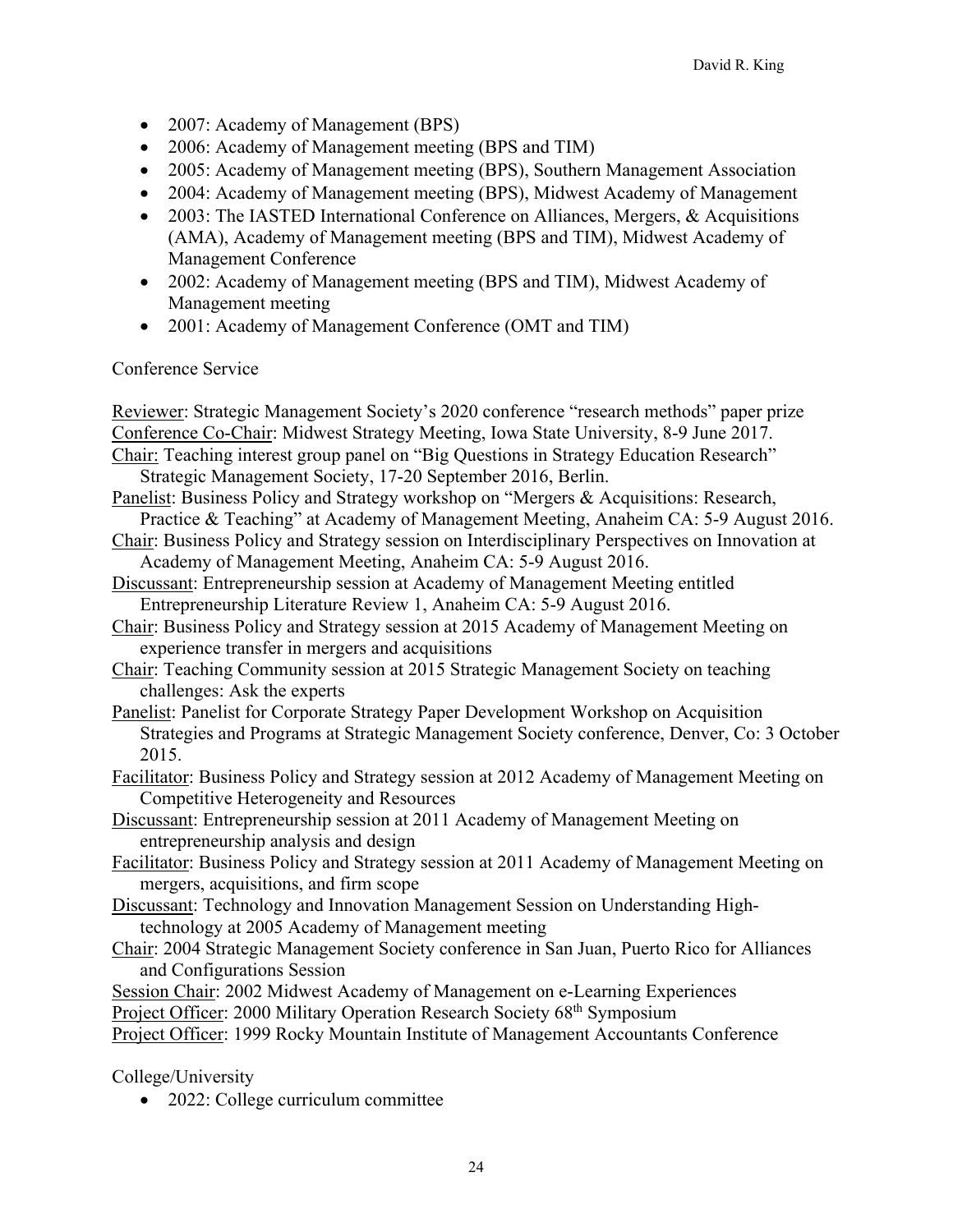- 2021: College curriculum committee
- 2017: Committee Member: Iowa State University review and selection of Bailey Research Career Development Award for Office of the Vice Provost for Research
- 2016: Judge for College of Business MBA case competition (ISU)
- 2014-2016: Member of Faculty Senate Information Technology Committee (ISU)
- 2014-2016: Management Department representative to Faculty Senate (ISU)
- 2015-2016: Management Department representative on College of Business Faculty Executive Committee (ISU)
- 2015: Judge for College of Business MBA case competition (ISU)
- 2014-2015: Member of College of Business strategy task force (ISU)
- 2014: College of Business representative to University Faculty Senate Executive Board (ISU)
- 2014: Management Department representative to Faculty Senate (ISU)
- 2014: Finals Judge for College of Business MBA case competition (ISU)
- 2013: Judge for College of Business MBA case competition (ISU)
- 2013: Member of College of Business Academic Standards committee (ISU)
- 2012: Member of Marquette's Kohler Center strategic plan gap analysis
- 2012: Lunch and Learn presentation at Derco Aerospace
- 2012: Member of Marquette's College of Business committee on research
- 2012: Marquette Faculty representative calling families of High School seniors
- 2011: Judge, Marquette's College of Business scholarship competition
- 2011: Judge for Marquette's Association for Corporate Growth (ACG) case competition
- 2011: Member of Marquette's College of Business committee on research
- 2011: Member of Management Department search committee for strategy tenure track position
- 2011: Judge for Marquette's Association for Corporate Growth (ACG) case competition
- 2002: Judge for Kelley School of Business MBA "Capstone" case competition

Department

- 2017-2021: Department Chair, Florida State University
- 2017: Member of committee reviewing and updating journal list (ISU)
- 2014-2015: Coordinated speaker invitations for Management Department research series (ISU)
- 2014: Representative to College committee charged with updating strategic plan
- 2013: Member of committee reviewing and updating journal list (ISU)
- 2011: Strategy search committee for tenure track position (Marquette University)
- 2010: Strategy search committee for tenure track position (Marquette University)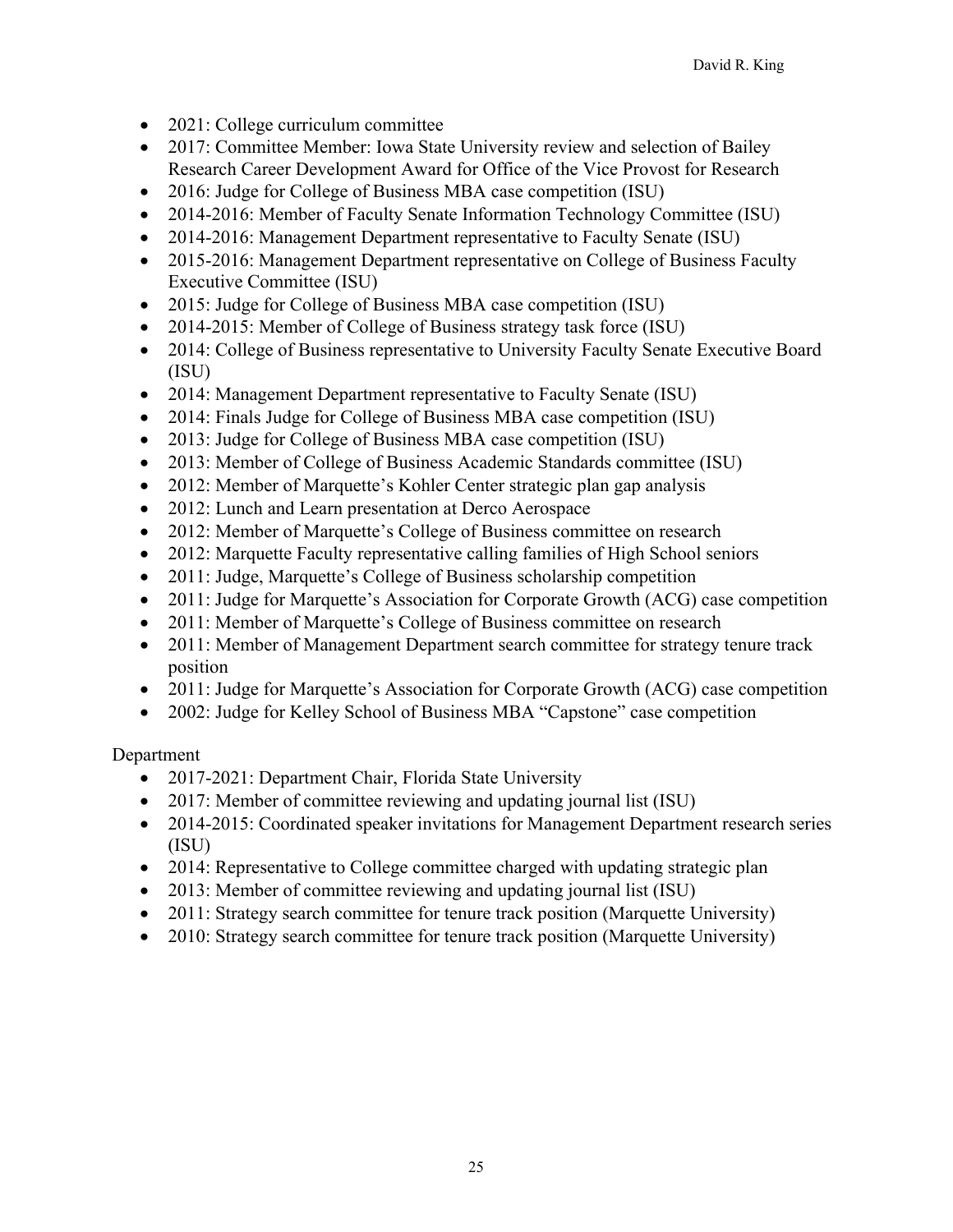# **PROFESSIONAL EXPERIENCE**

| Jul 2009 - Jun 2010 | PROGRAM MANAGER, 703d Aeronautical Systems Group, WPAFB,<br><b>OH</b>                                                                                                                                         |
|---------------------|---------------------------------------------------------------------------------------------------------------------------------------------------------------------------------------------------------------|
|                     | Led cross-functional and geographical dispersed team managing \$1B in<br>active funds to produce and upgrade MQ-1 Predator remotely piloted<br>vehicles.                                                      |
| Jul 2006 - Jun 2009 | <b>COMMANDER</b> , 667 <sup>th</sup> Aeronautical Systems Squadron, WPAFB, OH<br>Led of 42 person division managing AC-130U development projects and<br>\$2 billion AC-XX development and production program. |
| Mar 2005 - Jul      | F-22 DIRECTOR, AFPEO F-22, Air Force Pentagon                                                                                                                                                                 |
| 2006                | Principal assistant to 2-star serving as Air Staff focal point for the \$62B<br>program to develop and produce the Air Force's #1 priority program—the<br>F-22 Raptor.                                        |
| Jun 2004 - Mar      | F-22 PROGRAM ELEMENT MONITOR, SAF/AQPF, Air Force                                                                                                                                                             |
| 2005                | Pentagon                                                                                                                                                                                                      |
|                     | Action officer responsible for planning and budgeting \$4.4B in production<br>and \$900M in development for the F-22 Raptor.                                                                                  |
| May 2003 - Jun      | <b>EXECUTIVE OFFICER, SAF/AQP, Air Force Pentagon</b>                                                                                                                                                         |
| 2004                | Principal assistant to Director and Deputy in leading 105 personnel                                                                                                                                           |
|                     | managing 130 weapon system programs with a \$7.5B annual budget.                                                                                                                                              |
| Jan 2003 - May      | F-117 PROGRAM ELEMENT MONITOR, SAF/AQPB, Air Force                                                                                                                                                            |
| 2003                | Pentagon                                                                                                                                                                                                      |
|                     | Lead action officer responsible for planning and budgeting for \$183M in                                                                                                                                      |
|                     | development and \$248M in modification of F-117 stealth aircraft.                                                                                                                                             |
| Aug $2000 - Dec$    | <b>DOCTORAL STUDENT, Indiana University, Bloomington (IUB)</b>                                                                                                                                                |
| 2002                | Competitively selected for Fellowship to complete a doctoral program<br>specializing in strategic management at a Top 20 business school.                                                                     |
| Dec $1997 - Aug$    | <b>ASSISTANT PROFESSOR OF MANAGEMENT, USAF Academy</b>                                                                                                                                                        |
| 2000                | Responsible for the undergraduate education of 200 future officers<br>annually.                                                                                                                               |
| Sep 1995 – Dec      | CHIEF, F-15 Sustainment, Robins AFB, GA                                                                                                                                                                       |
| 1997                | Managed depot maintenance at 7 world-wide locations for 226 F-15s                                                                                                                                             |
|                     | annually, and logistics support for \$2B in avionics systems and equipment                                                                                                                                    |
| May 1994 – Sep      | <b>MASTERS CANDIDATE, AFIT, WPAFB, OH</b>                                                                                                                                                                     |
| 1995                | Performed thesis research and economic analysis identifying opportunities                                                                                                                                     |
|                     | to expand smart weapon capability of existing DoD multi-role fighter<br>aircraft.                                                                                                                             |
| May 1990 - May      | <b>PROGRAM MANAGER, F-15 program office, WPAFB, OH</b>                                                                                                                                                        |
| 1994                | Managed 13 armament integration programs on F-15 worth \$1.2B, and<br>directed F-15E test programs with \$7M budget                                                                                           |

# **Professional Affiliations**:

- Program Management Institute (PMI), member, since 2011
- Association for Corporate Growth (ACG), member, 2010-2013